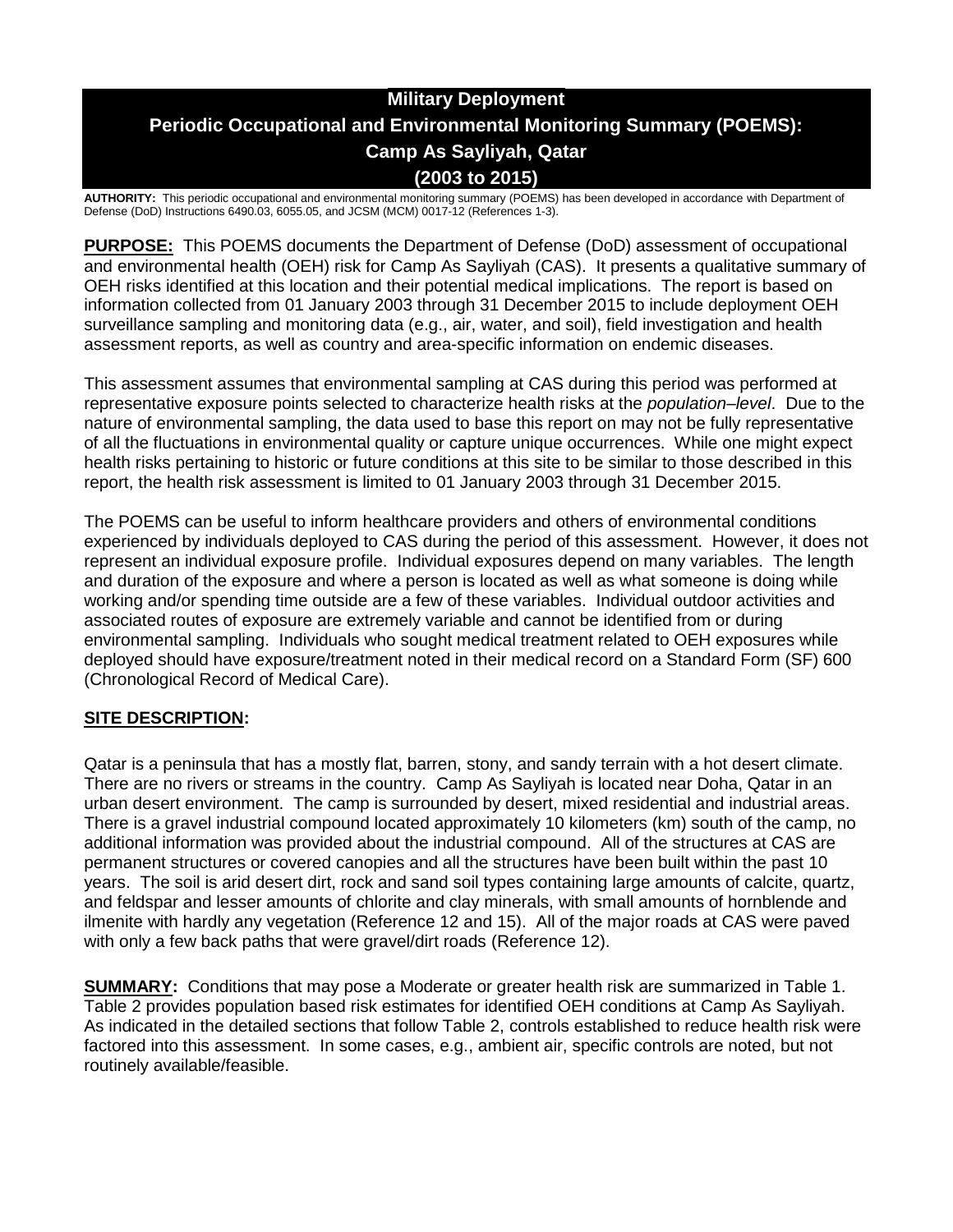### **Table 1: Summary of Occupational and Environmental Conditions with MODERATE or Greater Health Risk**

#### **Short-term health risks & medical implications:**

The following hazards may be associated with potential acute health effects in some personnel during deployment at Camp As Sayliyah:

Inhalable coarse particulate matter less than 10 micrometers in diameter  $(PM_{10})$  from environmental dust; food/waterborne diseases (e.g., bacterial diarrhea, hepatitis A, typhoid/paratyphoid fever, diarrhea-protozoal); other endemic diseases (Crimean-Congo hemorrhagic fever, leptospirosis, Tuberculosis (TB), Q fever); and heat stress. For food/waterborne diseases (e.g., bacterial diarrhea, hepatitis A, typhoid/paratyphoid fever, diarrhea-protozoal), if ingesting local food and water, the health effects can temporarily incapacitate personnel (diarrhea) or result in prolonged illness (hepatitis A, typhoid/paratyphoid fever). Risks from food/waterborne diseases may have been reduced with preventive medicine controls and mitigation, which includes hepatitis A and typhoid fever vaccinations and only drinking from approved water sources in accordance with standing CENTCOM policy. For other vector-borne endemic diseases (Crimean-Congo hemorrhagic fever), these diseases may constitute a significant risk due to exposure to biting vectors; risk reduced to 'Low' by proper wear of the treated uniform, application of repellent to exposed skin, bed net use, and appropriate chemoprophylaxis, as well as minimizing areas of standing water and other vector-breeding areas. For water contact diseases (leptospirosis) activities involving extensive contact with surface water increase risk. For respiratory diseases (TB), personnel in close-quarter conditions could have been at risk for person-to-person spread. Animal contact diseases (Q fever), pose year-round risk. For heat stress, risk can be greater during months of May through September, and greater for susceptible persons including those older than 45, of low fitness level, unacclimatized, or with underlying medical conditions, and those under operational constraints (equipment, PPE, vehicles). Risks from heat stress may have been reduced with preventive medicine controls, work-rest cycles, proper hydration and nutrition, and mitigation.

Air quality: For inhalable coarse particulate matter less than 10 micrometers in diameter (PM<sub>10</sub>) from environmental dust, the PM<sup>10</sup> overall short-term risk was 'Low to High.' For inhalable fine particulate matter less than 2.5 micrometers in diameter ( $PM_{2.5}$ ) from environmental dust, the  $PM_{2.5}$  overall short-term risk was 'none identified based on the available sampling data.' However, the area was a dust-prone urban desert environment, with vehicle traffic and an arid climate. Consequently, exposures to  $PM_{10}$  and  $PM_{2.5}$  may have varied, as conditions may have varied, and may have resulted in mild to more serious short-term health effects (e.g., eye, nose or throat and lung irritation) in some personnel while at this site, particularly exposures to high levels of dust such as during high winds or dust storms. For  $PM_{10}$  and  $PM_{2.5}$ , certain subgroups of the deployed forces (e.g., those with pre-existing asthma/cardio-pulmonary conditions) are at greatest risk of developing notable health effects. Although most short-term health effects from exposure to particulate matter should have resolved post-deployment, providers should be prepared to consider the relationship between deployment exposures and current complaints. Some individuals may have sought treatment for acute respiratory irritation while at Camp As Sayliyah, Qatar, and vicinity. Personnel who reported with symptoms or required treatment while at this site should have exposure and treatment noted in medical record (e.g., electronic medical record and/or on a Standard Form (SF) 600 (*Chronological Record of Medical Care*).

#### **Long-term health risks & medical implications:**

The following hazards may be associated with potential chronic health effects in some personnel during deployment at Camp As Sayliyah:

For continuous noise exposure, the long-term risk was 'Low to Moderate'; risk may have been reduced by appropriate hearing protection used by personnel in higher risk areas (around sources of continuous noise such as generators and power production).

Air quality: For inhalable fine particulate matter less than 2.5 micrometers in diameter ( $PM_{2.5}$ ) from environmental dust, the overall long-term risk was 'Low.' Inhalable coarse particulate matter less than 10 micrometers in diameter (PM<sub>10</sub>) from environmental dust was not evaluated for long-term risk due to no health guidelines. However, the area was a dust-prone urban desert environment, with vehicle traffic and an arid climate, and conditions may have varied. For inhalational exposure to high levels of dust containing PM<sub>10</sub> and PM<sub>2.5</sub> from high winds or dust storms, it is considered possible that some otherwise healthy personnel, who were exposed for a long-term period to dust and particulate matter, could develop certain health conditions (e.g., reduced lung function, cardiopulmonary disease). Personnel with a history of asthma or cardiopulmonary disease could potentially be more likely to develop such chronic health conditions. While the dust and particulate matter exposures and exposures to burn pits are acknowledged, at this time there were no specific recommended, post-deployment medical surveillance evaluations or treatments. Providers should still consider overall individual health status (e.g., any underlying conditions/susceptibilities) and any potential unique individual exposures (such as burn pits/barrels, incinerators, occupational or specific personal dosimeter data) when assessing individual concerns. Certain individuals may need to be followed/evaluated for specific occupational exposures/injuries (e.g., annual audiograms as part of the medical surveillance for those enrolled in the Hearing Conservation Program; and personnel covered by Respiratory Protection Program and/or Hazardous Waste/Emergency Responders Medical Surveillance).

> Page 2 of 21 Reviewed by CENTCOM SG (3 May 2017) Final Approval Date (2 May 2018)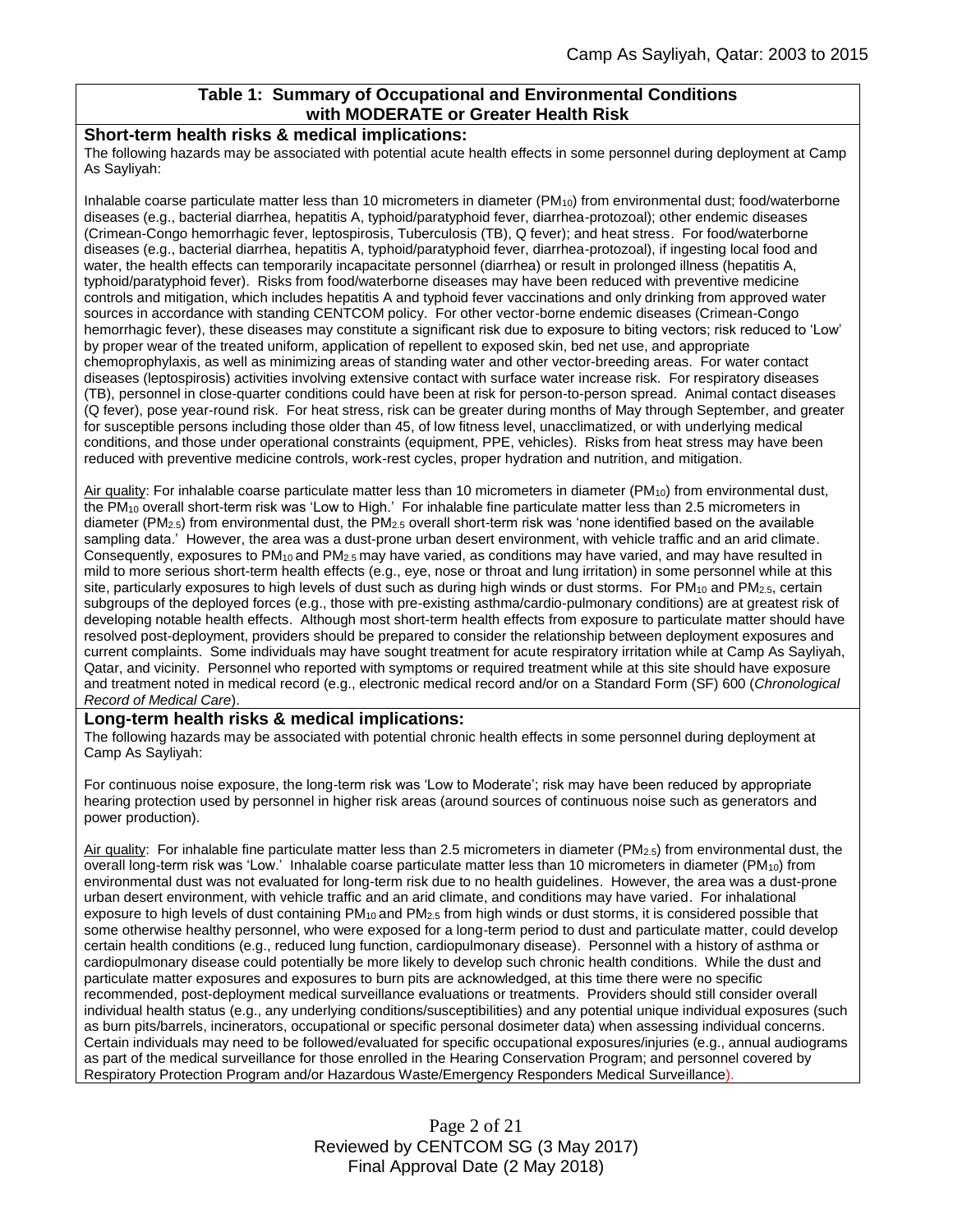| Source of<br><b>Identified Health</b><br>Risk <sup>3</sup>                         | Unmitigated Health Risk Estimate <sup>4</sup>                                                                                                                                                                                                                                                                                                                                     | <b>Control Measures</b><br>Implemented                                                                                                                                                                          | Residual Health Risk Estimate <sup>4</sup>                                                                                                                                                                                                                                                                  |
|------------------------------------------------------------------------------------|-----------------------------------------------------------------------------------------------------------------------------------------------------------------------------------------------------------------------------------------------------------------------------------------------------------------------------------------------------------------------------------|-----------------------------------------------------------------------------------------------------------------------------------------------------------------------------------------------------------------|-------------------------------------------------------------------------------------------------------------------------------------------------------------------------------------------------------------------------------------------------------------------------------------------------------------|
| <b>AIR</b>                                                                         |                                                                                                                                                                                                                                                                                                                                                                                   |                                                                                                                                                                                                                 |                                                                                                                                                                                                                                                                                                             |
| Particulate<br>matter less than<br>10 micrometers<br>in diameter<br>$(PM_{10})$    | Short-term: Low to High, Daily levels<br>vary acute health effects (e.g., upper<br>respiratory tract irritation) more<br>pronounced during peak days. Effects<br>that are more serious are possible in<br>susceptible persons (e.g., those with<br>asthma/existing respiratory diseases).                                                                                         | Limiting strenuous<br>physical activities when air<br>quality is especially poor;<br>and actions such as<br>closing tent flaps,<br>windows, and doors.                                                          | Short-term: Low to High, Daily levels<br>vary acute health effects (e.g., upper<br>respiratory tract irritation) more<br>pronounced during peak days. Effects<br>that are more serious are possible in<br>susceptible persons (e.g., those with<br>asthma/existing respiratory diseases).                   |
|                                                                                    | Long-term: No health guidelines                                                                                                                                                                                                                                                                                                                                                   |                                                                                                                                                                                                                 | Long-term: No health guidelines<br>Short-term: Not an identified source of                                                                                                                                                                                                                                  |
| Particulate<br>matter less than<br>2.5 micrometers<br>in diameter<br>$(PM_{2.5})$  | Short-term: Not an identified source of<br>health risk. A majority of the time mild<br>acute (short term) health effects are<br>anticipated; certain peak levels may<br>produce mild eye, nose, or throat<br>irritation in some personnel and pre-<br>existing health conditions (e.g.,<br>asthma, or cardiopulmonary diseases)<br>may be exacerbated.                            | Limiting strenuous<br>physical activities when air<br>quality is especially poor;<br>and actions such as<br>closing tent flaps,<br>windows, and doors.                                                          | health risk. A majority of the time mild<br>acute (short term) health effects are<br>anticipated; certain peak levels may<br>produce mild eye, nose, or throat<br>irritation in some personnel and pre-<br>existing health conditions (e.g.,<br>asthma, or cardiopulmonary diseases)<br>may be exacerbated. |
|                                                                                    | Long-term: Low. A small percentage<br>of personnel may be at increased risk<br>for developing chronic conditions.<br>Particularly those more susceptible to<br>acute effects (e.g., those with<br>asthma/existing respiratory diseases).                                                                                                                                          |                                                                                                                                                                                                                 | Long-term: Low. A small percentage<br>of personnel may be at increased risk<br>for developing chronic conditions.<br>Particularly those more susceptible to<br>acute effects (e.g., those with<br>asthma/existing respiratory diseases).                                                                    |
| <b>ENDEMIC</b>                                                                     |                                                                                                                                                                                                                                                                                                                                                                                   |                                                                                                                                                                                                                 |                                                                                                                                                                                                                                                                                                             |
| <b>DISEASE</b><br>Food<br>borne/Waterborne<br>(e.g., diarrhea-<br>bacteriological) | Short-term: Variable; High (bacterial<br>diarrhea) to Moderate (diarrhea-<br>protozoal, hepatitis A,<br>typhoid/paratyphoid fever) to Low<br>(brucellosis, hepatitis E) if ingesting<br>local food/water, the health effects can<br>temporarily incapacitate personnel<br>(diarrhea) or result in prolonged illness<br>(hepatitis A, typhoid fever, hepatitis E,<br>brucellosis). | Preventive measures<br>include Hepatitis A and<br>typhoid fever vaccination<br>and consumption of food<br>and water only from<br>approved sources.                                                              | Short-term: Low to none                                                                                                                                                                                                                                                                                     |
|                                                                                    | Long-term: none identified                                                                                                                                                                                                                                                                                                                                                        |                                                                                                                                                                                                                 | Long-term: No data available                                                                                                                                                                                                                                                                                |
| Arthropod Vector<br>Borne                                                          | Short-term: Variable; Moderate for<br>Crimean-Congo hemorrhagic fever;<br>and Low for, leishmaniasis - cutaneous<br>(acute), sand fly fever, typhus-murine,<br>rickettsioses, tickborne, and West Nile<br>fever.                                                                                                                                                                  | Preventive measures<br>include proper wear of<br>treated uniform.<br>application of repellent to<br>exposed skin, bed net<br>use, minimizing areas of<br>standing water and<br>appropriate<br>chemoprophylaxis. | Short-term: Low                                                                                                                                                                                                                                                                                             |
|                                                                                    | Long-term: Low for Leishmaniasis-<br>visceral infection.                                                                                                                                                                                                                                                                                                                          |                                                                                                                                                                                                                 | Long-term: No data available                                                                                                                                                                                                                                                                                |
| Water-Contact<br>(e.g., wading,<br>swimming)                                       | Short-term: Moderate for leptospirosis                                                                                                                                                                                                                                                                                                                                            |                                                                                                                                                                                                                 | Short-term: Low for leptospirosis.                                                                                                                                                                                                                                                                          |
|                                                                                    | Long-term: No data available                                                                                                                                                                                                                                                                                                                                                      |                                                                                                                                                                                                                 | Long-term: No data available                                                                                                                                                                                                                                                                                |
| Respiratory                                                                        | Short-term: Variable; Moderate for<br>tuberculosis (TB) to Low for<br>meningococcal meningitis.                                                                                                                                                                                                                                                                                   | Providing adequate living<br>and workspace; medical<br>screening; vaccination.                                                                                                                                  | Short-term: Low                                                                                                                                                                                                                                                                                             |
|                                                                                    | Long-term: No data available                                                                                                                                                                                                                                                                                                                                                      |                                                                                                                                                                                                                 | Long-term: No data available                                                                                                                                                                                                                                                                                |
| <b>Animal Contact</b>                                                              | Short-term: Variable; Moderate for Q-<br>fever to Low for rabies.                                                                                                                                                                                                                                                                                                                 | Prohibiting contact with,<br>adoption, or feeding of<br>feral animals IAW U.S.                                                                                                                                  | Short-term: No data available                                                                                                                                                                                                                                                                               |
|                                                                                    | Long-term: Low (Rabies)                                                                                                                                                                                                                                                                                                                                                           |                                                                                                                                                                                                                 | Long-term: No data available                                                                                                                                                                                                                                                                                |

# **Table 2. Population-Based Health Risk Estimates – Camp As Sayliyah 1, 2**

Page 3 of 21 Reviewed by CENTCOM SG (3 May 2017) Final Approval Date (2 May 2018)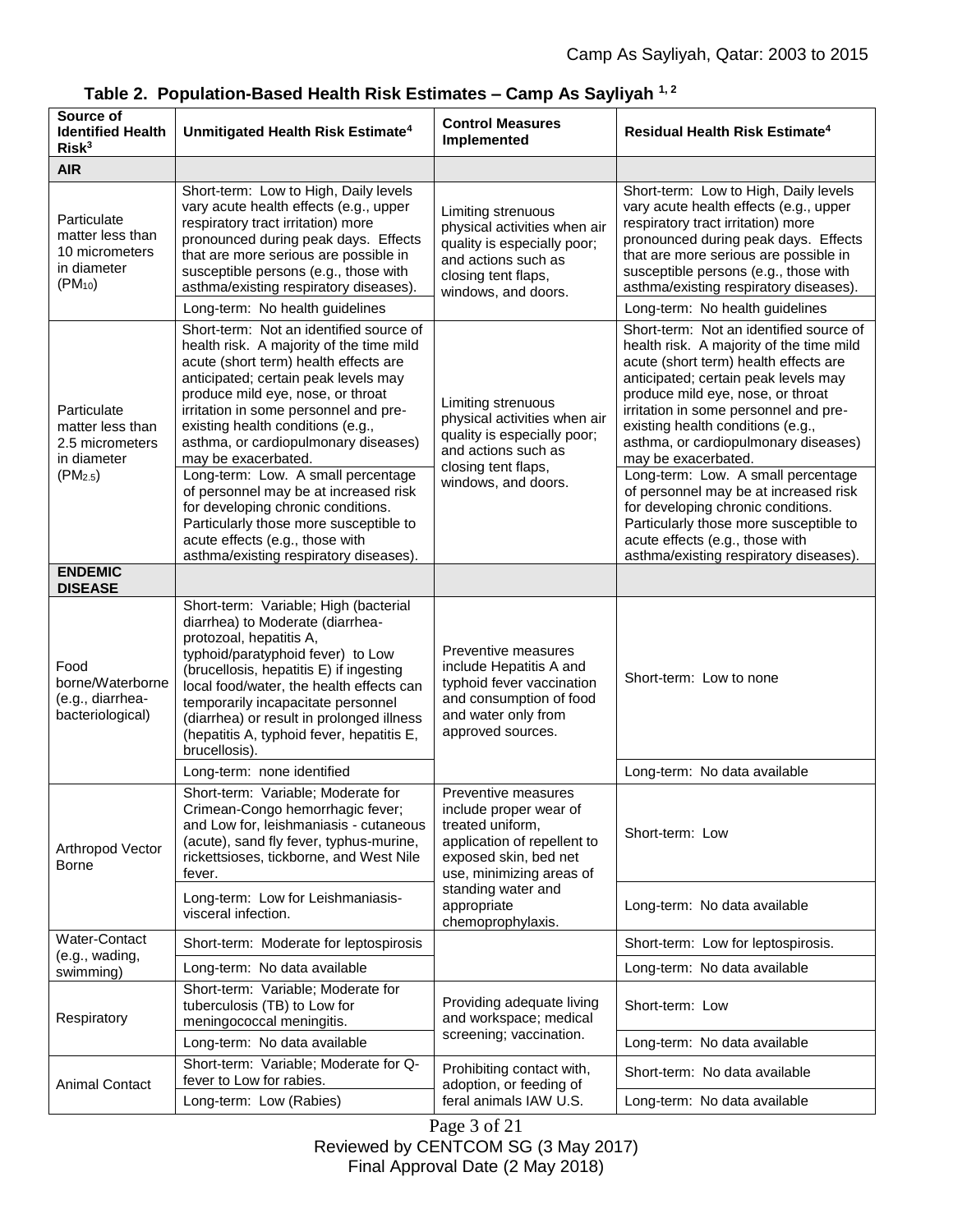| Source of<br><b>Identified Health</b><br>Risk <sup>3</sup> | Unmitigated Health Risk Estimate <sup>4</sup>                                                                                                                                                                                                     | <b>Control Measures</b><br>Implemented                                                                                                                                                                                                                                                                  | Residual Health Risk Estimate <sup>4</sup>                                                                                                                                                                                                       |
|------------------------------------------------------------|---------------------------------------------------------------------------------------------------------------------------------------------------------------------------------------------------------------------------------------------------|---------------------------------------------------------------------------------------------------------------------------------------------------------------------------------------------------------------------------------------------------------------------------------------------------------|--------------------------------------------------------------------------------------------------------------------------------------------------------------------------------------------------------------------------------------------------|
|                                                            |                                                                                                                                                                                                                                                   | <b>Central Command</b><br>(CENTCOM) General<br>Order (GO) 1C. Risks are<br>further reduced in the<br>event of assessed contact<br>by prompt post-exposure<br>rabies prophylaxis IAW<br>The Center for Disease<br>Control's (CDC) Advisory<br>Committee on<br><b>Immunization Practices</b><br>quidance. |                                                                                                                                                                                                                                                  |
| <b>VENOMOUS</b><br><b>ANIMAL/</b><br><b>INSECTS</b>        |                                                                                                                                                                                                                                                   |                                                                                                                                                                                                                                                                                                         |                                                                                                                                                                                                                                                  |
| Snakes,<br>scorpions, and<br>spiders                       | Short-term: Low; If encountered,<br>effects of venom vary with species<br>from mild localized swelling to<br>potentially lethal effects                                                                                                           | Risk reduced by avoiding<br>contact, proper wear of<br>uniform (especially<br>footwear), and proper and<br>timely treatment.                                                                                                                                                                            | Short-term: Low; If encountered,<br>effects of venom vary with species<br>from mild localized swelling to<br>potentially lethal effects                                                                                                          |
|                                                            | Long-term: No data available                                                                                                                                                                                                                      |                                                                                                                                                                                                                                                                                                         | Long-term: No data available                                                                                                                                                                                                                     |
| <b>HEAT/COLD</b><br><b>STRESS</b>                          |                                                                                                                                                                                                                                                   |                                                                                                                                                                                                                                                                                                         |                                                                                                                                                                                                                                                  |
| Heat                                                       | Short-term: Variable; Risk of heat<br>injury is High for May-September, and<br>Low to moderate for all other months.                                                                                                                              | Work-rest cycles, proper<br>hydration and nutrition,<br>and Wet Bulb Globe<br>Temperature (WBGT)<br>monitoring.                                                                                                                                                                                         | Short-term: Variable. Risk of heat<br>injury in unacclimatized or susceptible<br>personnel is Moderate for May-<br>September and Low for all others.                                                                                             |
|                                                            | Long-term: Low, The long-term risk<br>was Low. However, the risk may be<br>greater to certain susceptible persons-<br>those older (i.e., greater than 45<br>years), in lesser physical shape, or<br>with underlying medical/health<br>conditions. |                                                                                                                                                                                                                                                                                                         | Long-term: Low, The long-term risk is<br>Low. However, the risk may be<br>greater to certain susceptible persons-<br>those older (i.e., greater than 45<br>years), in lesser physical shape, or<br>with underlying medical/health<br>conditions. |
| Cold                                                       | Short-term: Low risk of cold<br>stress/injury.                                                                                                                                                                                                    | Risks from cold stress<br>reduced with protective                                                                                                                                                                                                                                                       | Short-term: Low risk of cold<br>stress/injury.                                                                                                                                                                                                   |
|                                                            | Long-term: Low; Long-term health<br>implications from cold injuries are rare<br>but can occur, especially from more<br>serious injuries such as frostbite.                                                                                        | measures such as use of<br>the buddy system, limiting<br>exposure during cold<br>weather, proper hydration<br>and nutrition, and proper<br>wear of issued protective<br>clothing.                                                                                                                       | Long-term: Low; Long-term health<br>implications from cold injuries are rare<br>but can occur, especially from more<br>serious injuries such as frostbite.                                                                                       |
| <b>NOISE</b>                                               |                                                                                                                                                                                                                                                   |                                                                                                                                                                                                                                                                                                         |                                                                                                                                                                                                                                                  |
| Continuous<br>(Flight line,<br>Power<br>Production)        | Short-term: Low                                                                                                                                                                                                                                   | Hearing protection used<br>by personnel in higher risk<br>areas                                                                                                                                                                                                                                         | Short-term: Low                                                                                                                                                                                                                                  |
|                                                            | Long-term: Low to Moderate                                                                                                                                                                                                                        |                                                                                                                                                                                                                                                                                                         | Long-term: Low                                                                                                                                                                                                                                   |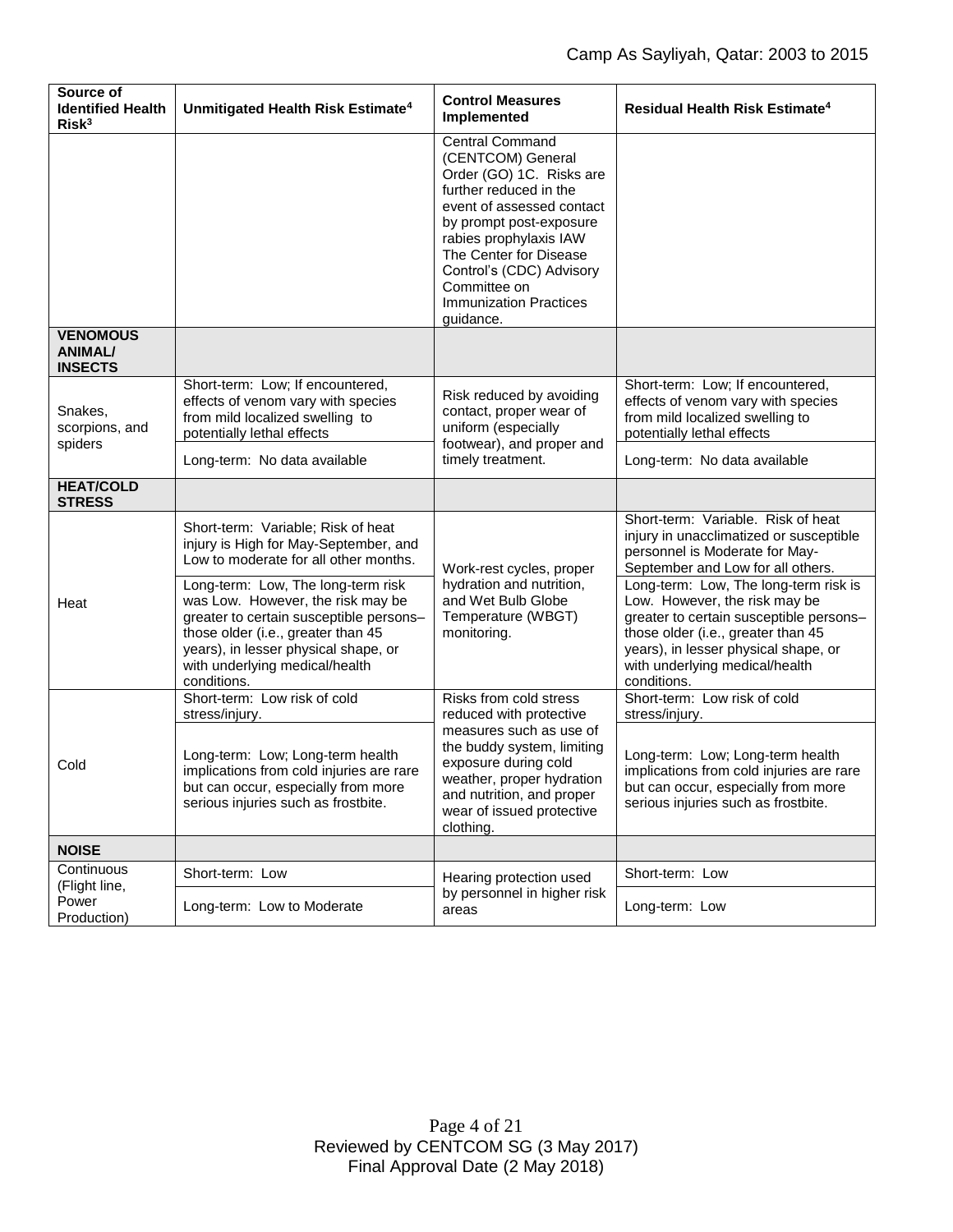| Source of<br><b>Identified Health</b><br>Unmitigated Health Risk Estimate <sup>4</sup><br>$R$ isk $3$ | <b>Control Measures</b><br>Implemented | <b>Residual Health Risk Estimate<sup>4</sup></b> |
|-------------------------------------------------------------------------------------------------------|----------------------------------------|--------------------------------------------------|
|-------------------------------------------------------------------------------------------------------|----------------------------------------|--------------------------------------------------|

<sup>1</sup>This Summary Table provides a qualitative estimate of population-based short- and long-term health risks associated with the occupational environment conditions at Camp As Sayliyah. It does not represent an individual exposure profile. Actual individual exposures and health effects depend on many variables. For example, while a chemical may have been present in the environment, if a person did not inhale, ingest, or contact a specific dose of the chemical for adequate duration and frequency, then there may have been no health risk. Alternatively, a person at a specific location may have experienced a unique exposure, which could result in a significant individual exposure. Any such person seeking medical care should have their specific exposure documented in an SF600.

 $^2$  This assessment is based on specific environmental sampling data and reports obtained from 1 January 2003 through 31 December 2015. Sampling locations are assumed to be representative of exposure points for the camp population but may not reflect all the fluctuations in environmental quality or capture unique exposure incidents.

<sup>3</sup>This Summary Table is organized by major categories of identified sources of health risk. It only lists those sub-categories specifically identified and addressed at Camp As Sayliyah. The health risks are presented as Low, Moderate, High, or Extremely High for both acute and chronic health effects. The health risk level is based on an assessment of both the potential severity of the health effects that could be caused and probability of the exposure that would produce such health effects. Details can be obtained from the Army Public Health Center (Provisional) [APHC (PROV)]. Where applicable, "None Identified" is used when though a potential exposure is identified, and no health risks of either a specific acute or chronic health effects are determined. More detailed descriptions of OEH exposures that are evaluated but determined to pose no health risk are discussed in the following sections of this report.

<sup>4</sup>Health risks in this Summary Table are based on quantitative surveillance thresholds (e.g., endemic disease rates; host/vector/pathogen surveillance) or screening levels, e.g., Military Exposure Guidelines (MEGs) for chemicals*.* Some previous assessment reports may provide slightly inconsistent health risk estimates because quantitative criteria such as MEGs may have changed since the samples were originally evaluated and/or because this assessment makes use of all historic site data while previous reports may have only been based on a select few samples.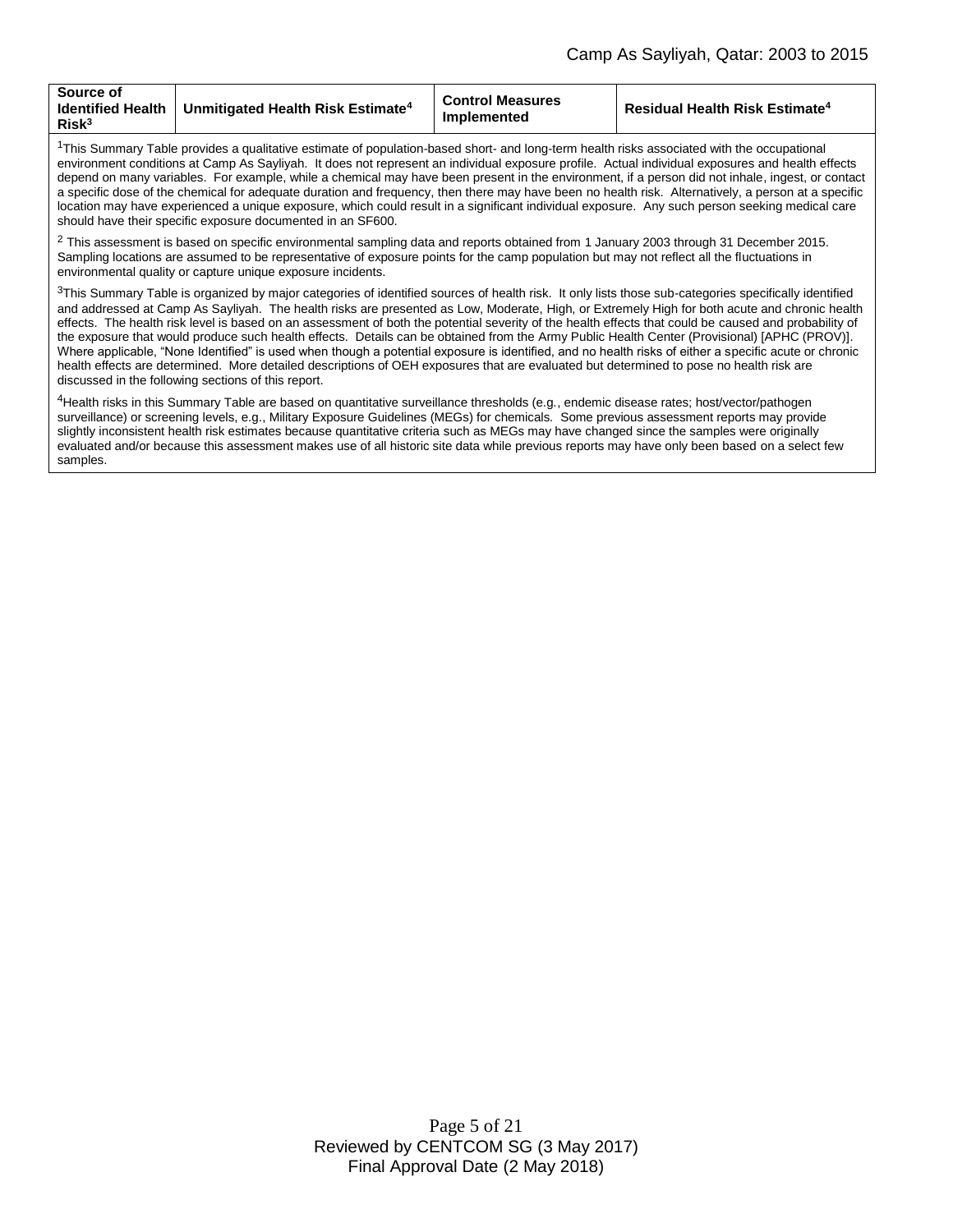# **1 Discussion of Health Risks at Camp As Sayliyah, Qatar by Source**

The following sections provide additional information about the OEH conditions summarized above. All risk assessments were performed using the methodology described in the U.S. Army Public Health Command (USAPHC) Technical Guide 230, *Environmental Health Risk Assessment, and Chemical Exposure Guidelines for Deployed Military Personnel* (Reference 4). All OEH risk estimates represent residual risk after accounting for preventive controls in place. Occupational exposures and exposures to endemic diseases are greatly reduced by preventive measures. For environmental exposures related to airborne dust, there are limited preventive measures available, and available measures have little efficacy in reducing exposure to ambient conditions.

# **2 Air**

### 2.1 Site-Specific Sources Identified

Camp As Sayliyah is in a dusty semi-arid desert environment. Inhalational exposure to high levels of dust and particulate matter, such as during high winds or dust storms may result in mild to more serious short-term health effects (e.g., eye, nose or throat and lung irritation) in some personnel. Additionally, certain subgroups of the deployed forces (e.g., those with pre-existing asthma/cardio pulmonary conditions) are at greatest risk of developing notable health effects.

### 2.2 Particulate matter

Particulate matter (PM) is a complex mixture of extremely small particles suspended in the air. The PM includes solid particles and liquid droplets emitted directly into the air by sources such as power plants, motor vehicles, aircraft, generators, construction activities, fires, and natural windblown dust. The PM can include sand, soil, metals, volatile organic compounds (VOC), allergens, and other compounds such as nitrates or sulfates that are formed by condensation or transformation of combustion exhaust. The PM composition and particle size vary considerably depending on the source. Generally, PM of health concern is divided into two fractions:  $PM_{10}$ , which includes coarse particles with a diameter of 10 micrometers or less, and fine particles less than 2.5 micrometers (PM<sub>2.5</sub>), which can reach the deepest regions of the lungs when inhaled. Exposure to excessive PM is linked to a variety of potential health effects.

### 2.3 Particulate matter, less than10 micrometers (PM<sub>10</sub>)

# 2.3.1 Exposure Guidelines:

Short Term (24-hour)  $PM_{10}$  (micrograms per cubic Long-term  $PM_{10}$  MEG ( $\mu$ g/m<sup>3</sup>): meter, μg/m<sup>3</sup>):

- 
- $\bullet$  Marginal MEG = 420
- Critical MEG = 600
- 
- Negligible  $MEG = 250$   $\bullet$  Not defined and not available.

### 2.3.2 Sample data/Notes:

A total of 84 valid PM<sub>10</sub> air samples were collected from 2003 – 2005 at Camp As Sayliyah. There were 39 samples taken in 2003, 11 samples taken in 2004 and 34 samples taken in 2005. There were no PM<sub>10</sub> samples available from 2006- 2015. The range of 24-hour PM<sub>10</sub> concentrations was 19  $\mu$ g/m<sup>3</sup> – 671  $\mu$ g/m<sup>3</sup> with an average concentration of 150  $\mu$ g/m<sup>3</sup> and the standard error of the average is 21. The 95% UCL for PM<sub>10</sub> samples calculated using the USEPA's ProUCL software, was 172  $\mu$ g/m<sup>3</sup>.

> Page 6 of 21 Reviewed by CENTCOM SG (3 May 2017) Final Approval Date (2 May 2018)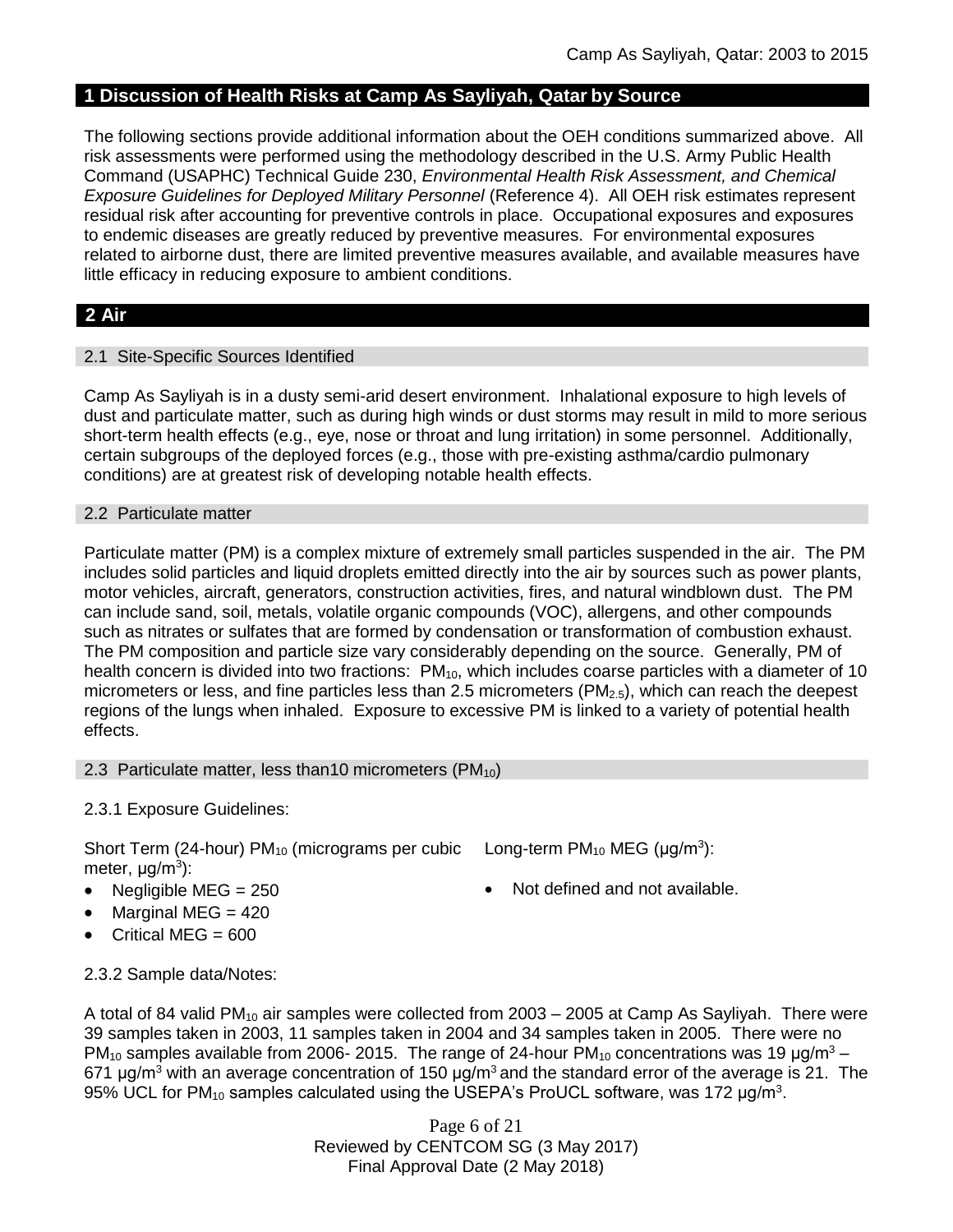# 2.3.3 Short-term health risks:

**Low to High:** The short-term PM<sub>10</sub> health risk assessment is Low to High based on average and peak PM<sub>10</sub> sample concentrations, and the likelihood of exposure at these hazard severity levels. A High health risk assessment is expected to have significantly degraded mission capabilities by lowering the execution standard, preventing completion of essential tasks, and jeopardizing mission completion if hazards arise during the mission. It is anticipated that some in-theater medical countermeasures and resources will occur (Reference 4, Table 3-2). The daily average risk levels for  $PM_{10}$  show no hazard for 82%, low health risk for 16%, moderate health risk for 0%, and high health risk for 2% of the time. Confidence in the short-term PM<sub>10</sub> health risk assessment is low (Reference 4, Table 3-6).

The hazard severity for average  $PM_{10}$  concentrations in samples was negligible. The results predict a few personnel may have experienced notable mild eye, nose, or throat irritation; most personnel would have experience only mild effects. Service members with pre-existing health conditions (e.g., asthma, or cardiopulmonary diseases) may have experienced an exacerbation of their conditions (Reference 4, Table 3-11).

For the highest observed PM<sub>10</sub> sample concentration, the hazard severity ranged from negligible to critical. During peak exposures at the critical hazard severity level (above 600  $\mu$ g/m<sup>3</sup>), the results predict that most, if not all, personnel would have experienced very notable eye, nose, and throat irritation and respiratory effects. Visual acuity would have been impaired, as is overall aerobic capacity. Some personnel would not have been able to perform their assigned duties. Some lost-duty days expected. Those with a history of asthma or cardiopulmonary disease would have experienced more severe symptoms (Reference 4, Table 3-11).

2.3.4 Long-term health risk:

**Not Evaluated-no available health guidelines**. The U.S. Environmental Protection Agency (EPA) has retracted its long-term standard (National Ambient Air Quality Standards, NAAQS) for  $PM_{10}$  due to an inability to make a clear link between chronic health effects and chronic  $PM_{10}$  exposure levels.

### 2.4 Particulate Matter, less than 2.5 *micrometers* (PM2.5)

2.4.1 Exposure Guidelines:

Short Term (24-hour)  $PM<sub>2.5</sub>$  ( $\mu$ g/m<sup>3</sup>):

- 
- Marginal MEG =  $250$  extended to Marginal MEG =  $65$ .
- $\bullet$  Critical MEG = 500

2.4.2 Sample data/Notes:

): Long-term (1year)  $PM_{2.5}$  MEGs ( $\mu$ g/m<sup>3</sup>):

- Negligible MEG = 65 Negligible MEG = 15
	-

No samples were available at CAS for the years 2003, 2004, 2006-2013. A total of 20 valid  $PM_{2.5}$  air samples were collected in 2005, 2014 and 2015, 15 samples were taken in 2005, two samples were taken in 2014 and three samples were taken in 2015. The range of 24-hour PM<sub>2.5</sub> concentrations was seven  $\mu q/m^3 - 64 \mu q/m^3$  with an average concentration of 34 $\mu q/m^3$  and the standard error of the average is six. The 95% UCL for PM<sub>2.5</sub> samples calculated using the USEPA's ProUCL software, was 40 μg/m $^3\mskip-5mu.$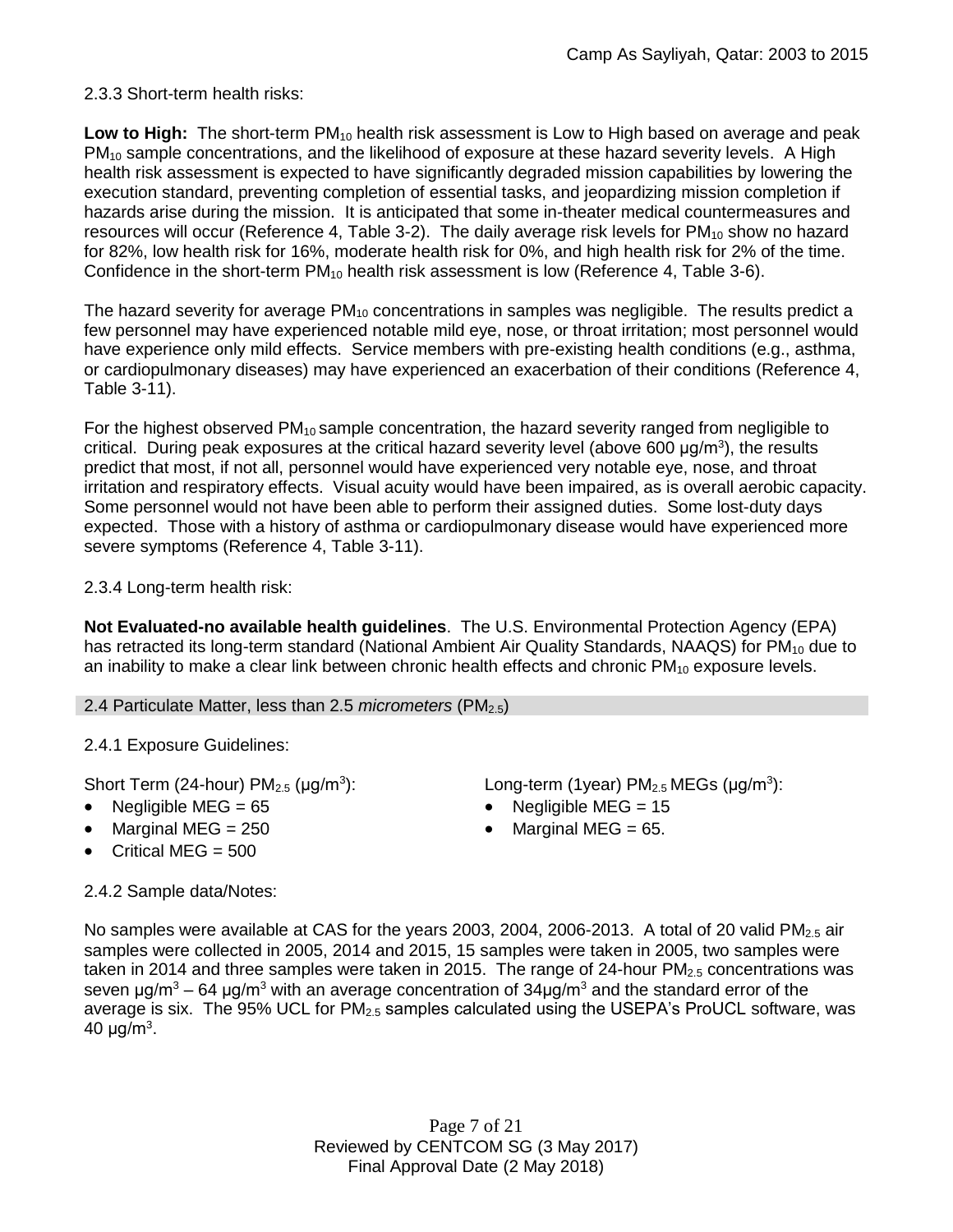### 2.4.3 Short-term health risks:

### **None identified based on the available sampling data.**

All samples were below the short term, 24 hour negligible MEG (65  $\mu$ g/m<sup>3</sup>). Daily average health risk levels for  $PM_{2.5}$  show no hazard for 100% of the time. Confidence in the short-term  $PM_{2.5}$  health risk assessment was low (Reference 4, Table 3-6).

### 2.4.4 Long-term health risks:

**Low:** The long-term health risk assessment is Low based on average PM<sub>2.5</sub> concentration, and the likelihood of exposure at this hazard severity level. A Low health risk level suggests that long-term exposure to  $PM<sub>2.5</sub>$  is not expected to have any specific medical action needed (Reference 4, Table 3-3). Confidence in the long-term  $PM_{2.5}$  health risk assessment is low (Reference 4, Table 3-6).

The hazard severity was negligible for average  $PM<sub>2.5</sub>$  sample concentrations. The results suggest that with repeated exposures above the negligible hazard severity threshold, it is considered possible that a small percentage of personnel may have increased risk for developing chronic conditions, such as reduced lung function or exacerbated chronic bronchitis, COPD, asthma, atherosclerosis, or other cardiopulmonary diseases (Reference 4, Table 3-12).

### 2.5 Airborne Metals

### 2.5.1 Sample data/Notes:

A total of 84 valid PM<sup>10</sup> airborne metal samples were collected at Camp As Sayliyah from 2003-2005. All samples were below their corresponding 1-year negligible MEGs thus no further evaluation is necessary.

There were 20 valid PM2.5 airborne metal samples collected at Camp As Sayliyah from 2005, 2014 and 2015. All samples were below their corresponding 1-year negligible MEGs thus no further evaluation is necessary.

2.5.2 Short-term health risks:

# **None identified based on the available sampling data.**

2.5.3 Long-term health risks:

### **None identified based on the available sampling data.**

### 2.6 Volatile Organic Compounds (VOC)

2.6.1 There were 14 VOC samples taken at Camp As Sayliyah. However, of these 14 samples, only 11 were valid samples to be used to conduct a health risk assessment. There were not enough samples to perform a risk assessment. All the samples were taken in 2005 and only in 3 months of that particular year. There were 11 VOCs detected in the four samples and all of them were below their respective 1 year negligible MEGs.

2.6.2 Short and long-term health risks:

# **Not enough data to determine a risk.**

Page 8 of 21 Reviewed by CENTCOM SG (3 May 2017) Final Approval Date (2 May 2018)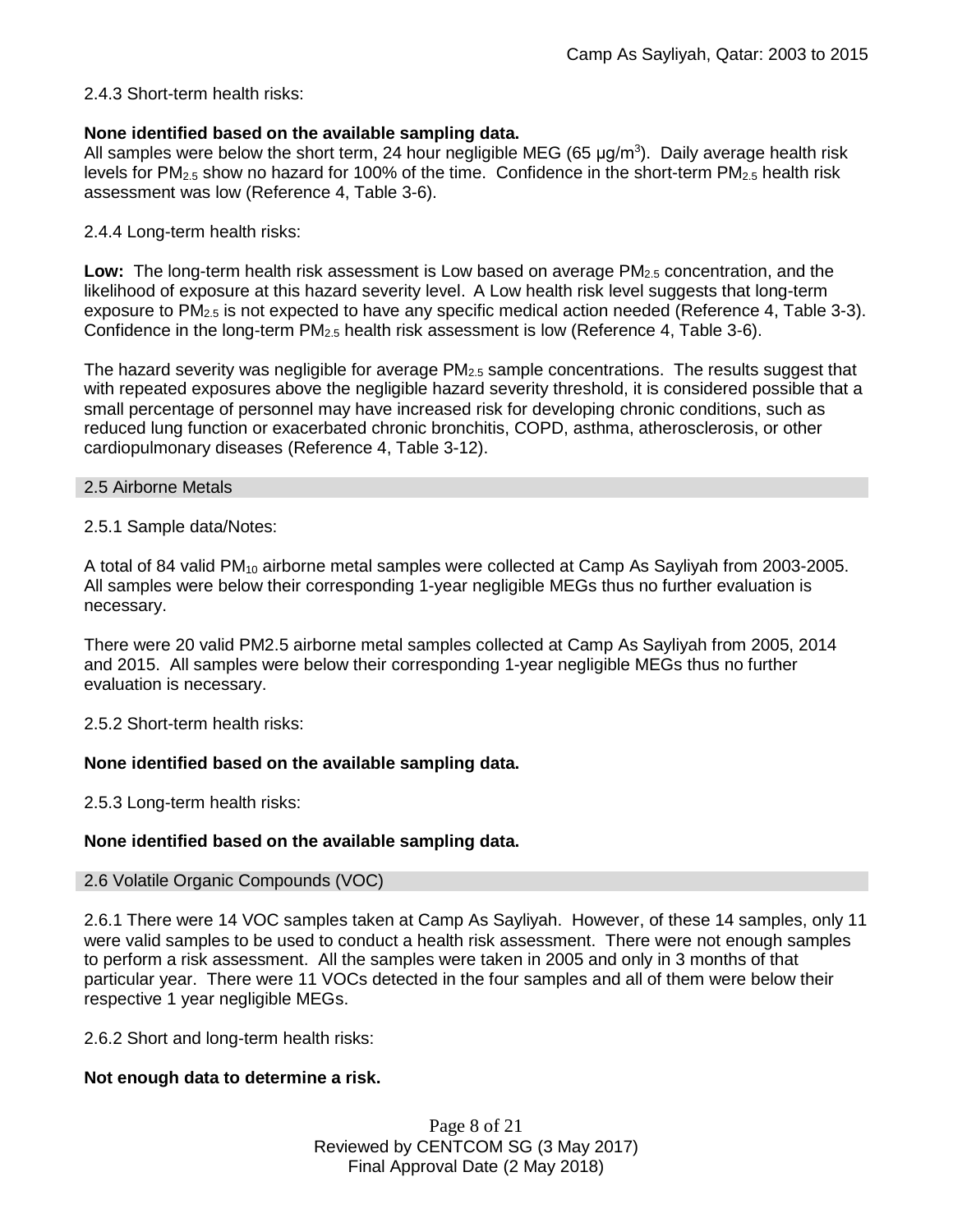# **3 Soil**

# 3.1 Site-Specific Sources Identified

3.2 Sample data/Notes:

There were only three valid surface soil samples collected at Camp As Sayliyah on 23 July 2003. The primary soil contamination exposure pathways are dermal contact and dust inhalation. Typical parameters analyzed for included semi volatile organic compounds (SVOCs), heavy metals, polychlorinated biphenyls (PCBs), pesticides, and herbicides. If the contaminant was known or suspected, other parameters may have been analyzed for (i.e., total petroleum hydrocarbons (TPH) and polycyclic aromatic hydrocarbons (PAH) near fuel spills). Due to the limited amount of samples available and that all of the samples for each camp were taken on the same day it is not possible to evaluate a health risk. Of the three samples taken, none of the parameters exceeded the 1-year negligible MEGs.

3.3 Short-term health risk:

**Not an identified source of health risk**. Currently, sampling data for soil are not evaluated for shortterm (acute) health risks**.**

3.4 Long-term health risk:

### **Not enough available sample data to determine a health risk.**

# **4 Water**

In order to assess the health risk to U.S. personnel from exposure to water in theater, the APHC identified the most probable exposure pathways. These are based on the administrative information provided on the field data sheets submitted with the samples taken over the period being evaluated. Based on the information provided from the field, all samples for untreated water samples were associated with source water for treatment and no exposure pathways were associated with those samples. Therefore, untreated samples are not assessed as potential health hazards. It is assumed that one hundred percent of all U.S. personnel at Camp As Sayliyah are directly exposed to disinfected fresh bulk water and bottled water since this classification of water is primarily used for personal hygiene, showering, cooking, and for use at vehicle wash racks.

### 4.1 Drinking Water: Bottled or Packaged Water

### 4.1.1 Site-Specific Sources Identified

There were three bottled water samples taken at Camp Sayliyah in 2003; however, the brand name of the bottled water is unknown. The 2014 and 2015, OEHSAs indicated that there was one bottled water brand, Rayyon Natural Mineral Water®, used at Camp As Sayliyah. However, there were no bottled water samples available to evaluate except for those taken in 2003 (References 12 and 13). Identification of a trademarked product does not imply endorsement by the Army.

### 4.1.2 Sample data/Notes:

To assess the potential for adverse health effects to troops, the following assumptions were made about dose and duration: A conservative (protective) assumption was that personnel routinely ingested

> Page 9 of 21 Reviewed by CENTCOM SG (3 May 2017) Final Approval Date (2 May 2018)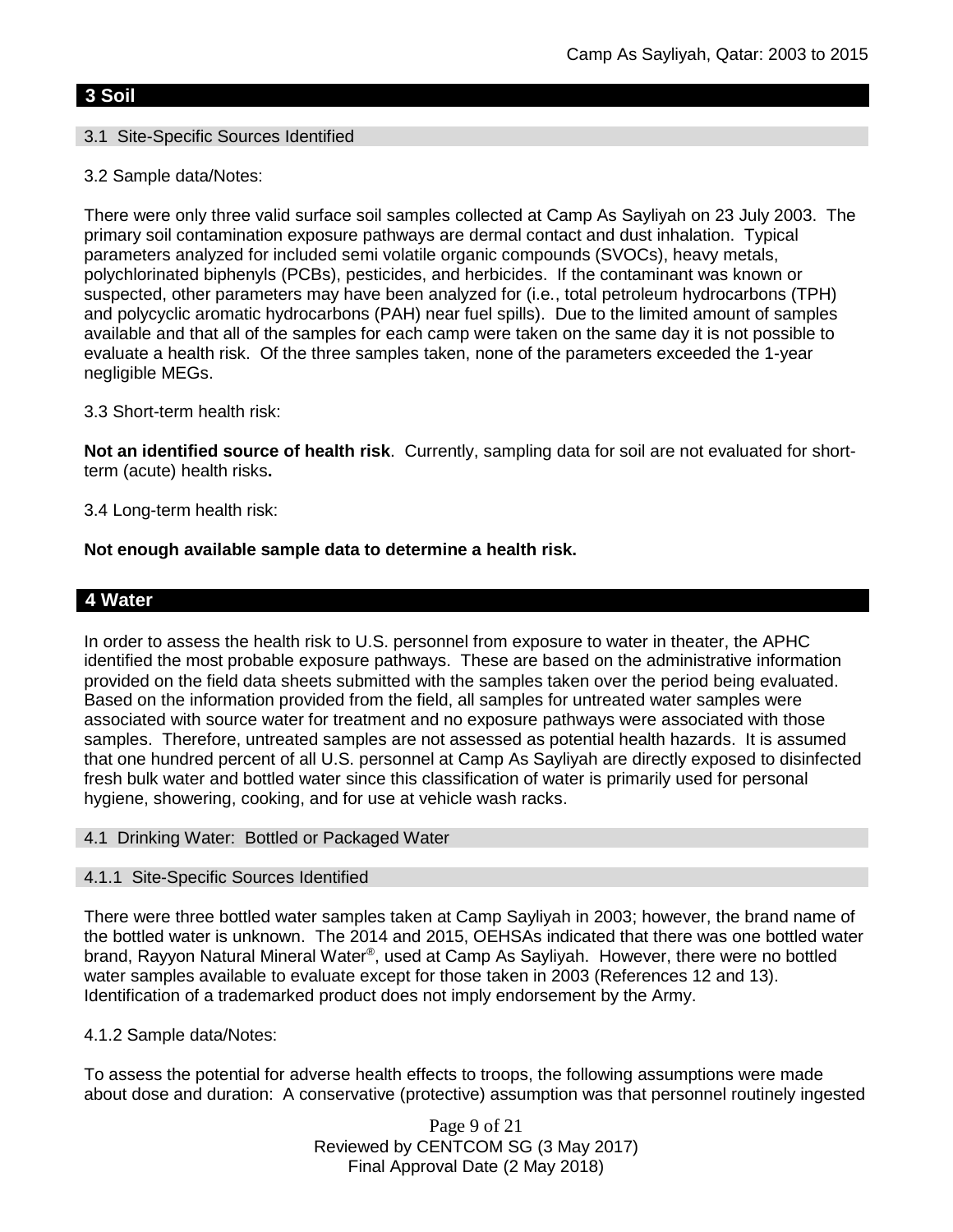5 L/day of bottled water for up to 365 days (1-year). It was further assumed that control measures were not used. Three valid bottled water samples were collected on 23 July 2003. All of the chemicals were below their corresponding 1-year negligible MEGs except for fluoride, which was slightly above its 1 year negligible MEG but its average concentration, was well below the long term MEG.

4.1.3 Short-term and long-term health risk:

### **Not enough available sample data to determine a health risk.**

### 4.2 Drinking Water: Disinfected fresh and treated water

### 4.2.1 Site-Specific Sources Identified

Although the primary route of exposure for most microorganisms is ingestion of contaminated water, dermal exposure to some microorganisms, chemicals, and biologicals may also cause adverse health effects. Complete exposure pathways would include drinking, brushing teeth, personal hygiene, cooking, providing medical and dental care using a contaminated water supply or during dermal contact at vehicle or aircraft wash racks.

### 4.2.2 Sample data/Notes:

To assess the potential for adverse health effects to troops the following assumptions were made about dose and duration: All U.S. personnel at this location were expected to remain at this site for approximately 1 year. A conservative (protective) assumption is that personnel routinely consumed less than 5L/day of drinking water for up to 365 days (1-year). It is further assumed that control measures and/or personal protective equipment were not used.

Nine disinfected water samples from 2013 to 2015 were evaluated for this health risk assessment. No chemicals were detected at levels above the short or long-term MEGs. There was one treated water sample taken in 2014 that did not have any data associated with it so it was not included in the evaluation.

4.2.3 Short and long-term health risks:

# **Not enough available sample data to determine a health risk.**

# 4.3 Non-drinking Water: Disinfected and ROWPU treated

### 4.3.1 Site-Specific Sources Identified

Although the primary route of exposure for most microorganisms is ingestion of contaminated water, dermal exposure to some microorganisms, chemicals, and biologicals may also cause adverse health effects. Complete exposure pathways would include drinking, brushing teeth, personal hygiene, cooking, providing medical and dental care using a contaminated water supply or during dermal contact at vehicle or aircraft wash racks.

# 4.3.2 Sample data/Notes:

To assess the potential for adverse health effects to troops the following assumptions were made about dose and duration: All U.S. personnel at this location were expected to remain at this site for approximately 1 year. A conservative (protective) assumption is that personnel routinely consumed less than 5L/day of non-drinking water for up to 365 days (1-year). It is further assumed that control measures and/or personal protective equipment were not used.

> Page 10 of 21 Reviewed by CENTCOM SG (3 May 2017) Final Approval Date (2 May 2018)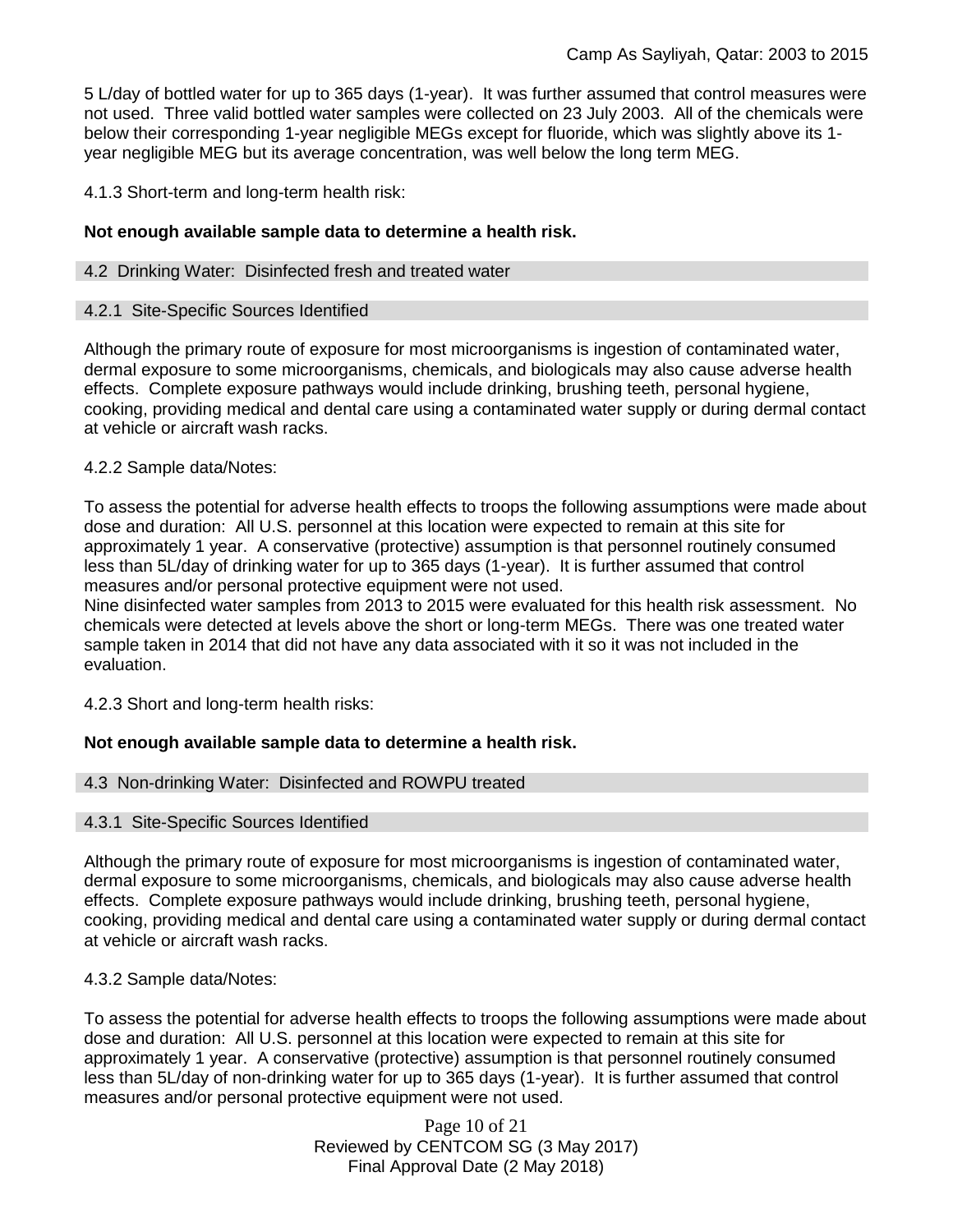Seven disinfected water samples taken at Camp As Sayliyah from 2004, 2010, 2011, and 2012 were evaluated for this health risk assessment. There was one sample taken in 2004, three samples taken in 2010, one sample taken in 2011, and two samples taken in 2012. Among these samples, there were 37 detected chemicals; however, no samples had a sample concentration greater than the non-drinking water MEG (2.5 times the 1-year negligible MEG for 5L/day consumption rate).

4.3.3 Short and long-term health risks:

### **Not enough available sample data to determine a health risk.**

#### 4.4 Non-drinking Water: Untreated water

#### 4.4.1 Site-Specific Sources Identified

Although the primary route of exposure for most microorganisms is ingestion of contaminated water, dermal exposure to some microorganisms, chemicals, and biologicals may also cause adverse health effects. Complete exposure pathways would include drinking, brushing teeth, personal hygiene, cooking, providing medical and dental care using a contaminated water supply or during dermal contact at vehicle or aircraft wash racks or recreation.

4.4.2 Sample data/Notes:

Only one untreated water sample was taken at Camp As Sayliyah on 12 November 2010. There is not enough data to determine a health risk; however, this sample did not have any chemicals detected at levels above the short or long-term MEGs.

4.4.3 Short and long-term health risks:

### **Not enough available sample data to determine a health risk.**

# **5 Military Unique**

5.1 Chemical Biological, Radiological Nuclear (CBRN) Weapons

No specific hazard sources were documented in the Defense Occupational and Environmental Health Readiness System (DOEHRS) or the Military Exposure Surveillance Library (MESL) from 01January 2003 through 31 December 2015 timeframe (References 1 and 5).

#### 5.2 Depleted Uranium (DU)

No specific hazard sources were documented in the DOEHRS or MESL from 01January 2003 through 31 December 2015 timeframe (References 1 and 5).

#### 5.3 Ionizing Radiation

The 2015 OEHSA reported there was a Z backscatter van (ZBV) that contained industrial radiography (References 12 and 13). ZBV was only utilized for local contractors entering post and radiation levels under normal operating conditions were extremely low and well within federally accepted levels when operated properly.

> Page 11 of 21 Reviewed by CENTCOM SG (3 May 2017) Final Approval Date (2 May 2018)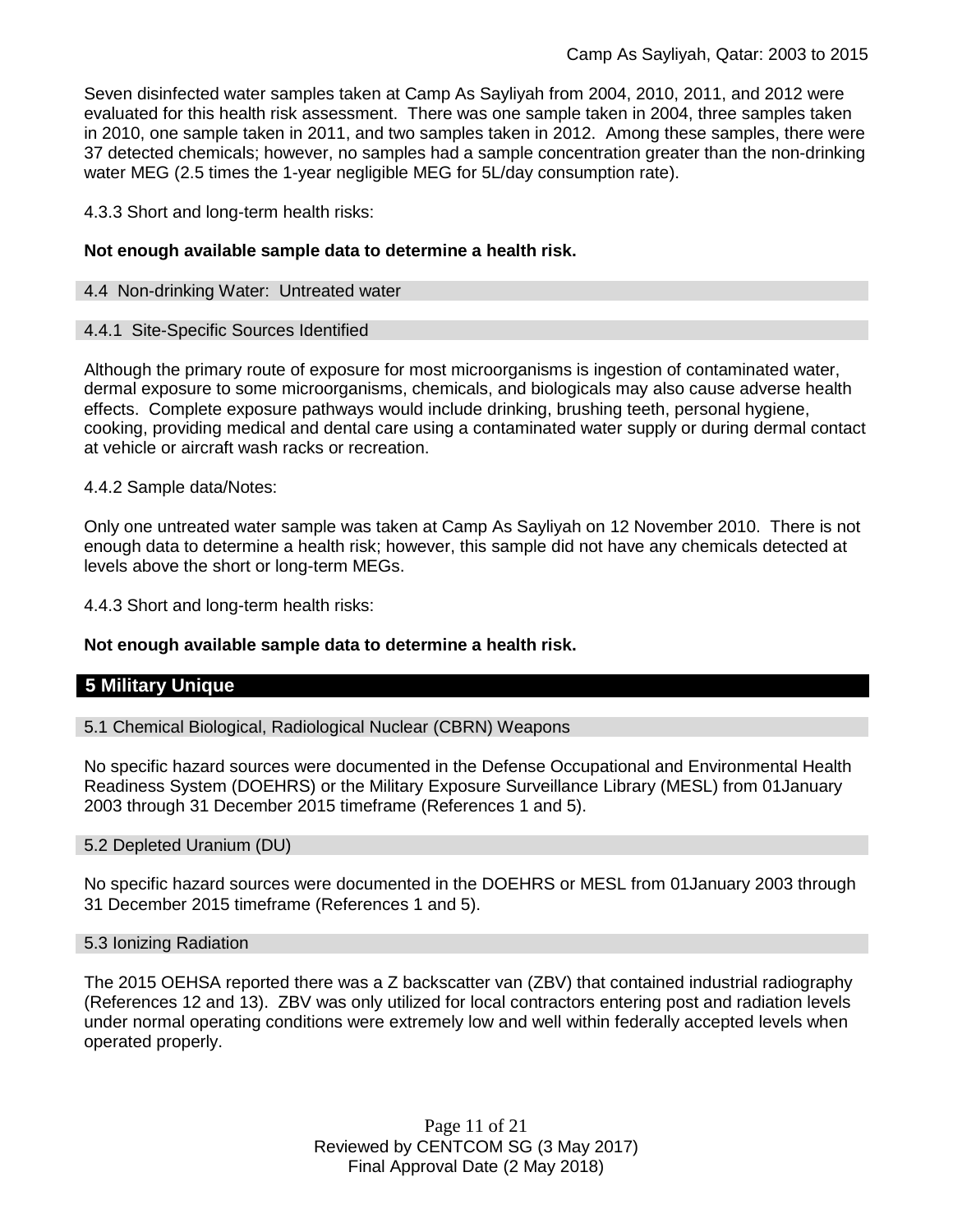### 5.4 Non-Ionizing Radiation

The 2015 OEHSA indicated that a communication tower located 100 yards from Qatar ASG headquarters had typical communication antennas (References 12 and 13). There was very low emission of non-ionizing radiation to local, US Military, government, and contracted personnel.

### **6 Endemic Diseases**

This document lists the endemic diseases reported in the region, its specific health risks and severity and general health information about the diseases. CENTCOM Modification (MOD) 12 (Reference 6) lists deployment requirements, to include immunizations and chemoprophylaxis, in effect during the timeframe of this POEMS.

#### 6.1 Food borne and Waterborne Diseases

Food borne and waterborne diseases in the area can be transmitted through the consumption of local food and water. Local unapproved food and water sources (including ice) may be contaminated with pathogenic bacteria, parasites, and viruses to which most U.S. Service Members have little or no natural immunity. Effective host nation disease surveillance does not exist within the country. Only a small fraction of diseases are identified or reported in host nation personnel. Diarrheal diseases are expected to temporarily incapacitate a high percentage of U.S. personnel within days if local food, water, or ice is consumed. Hepatitis A can typically cause prolonged illness in a smaller percentage of unvaccinated personnel. Vaccinations are required for DoD personnel and contractors. In addition, although not specifically assessed in this document, significant outbreaks of viral gastroenteritis (e.g., norovirus) and food poisoning (e.g., *Bacillus cereus*, *Clostridium perfringens*, *Staphylococcus*) may occur. Key disease risks are summarized below:

Mitigation strategies were in place and included consuming food and water from approved sources, vaccinations (when available), frequent hand washing, and general sanitation practices.

#### 6.1.1 Diarrheal diseases (bacterial)

**High, mitigated to Low**: Diarrheal diseases are expected to temporarily incapacitate a high percentage of personnel (potentially 11-50% per month) within days if local food, water, or ice is consumed. Field conditions (including lack of hand washing and primitive sanitation) may facilitate person-to-person spread and epidemics. Typically, mild disease treated in outpatient setting; recovery and return to duty in less than 72 hours with appropriate therapy. A small proportion of infections may require greater than 72 hours limited duty, or hospitalization.

#### 6.1.2 Hepatitis A, typhoid/paratyphoid fever, and Diarrhea-protozoal

**Moderate, mitigated to Low**: Unmitigated health risk to U.S. personnel is moderate year round for hepatitis A and typhoid/paratyphoid fever, and diarrhea-protozoal. Hepatitis A, typhoid/paratyphoid fever, and diarrhea-protozoal disease may cause prolonged illness in a small percentage of personnel (less than 1% per month). Mitigation was in place to reduce the risks to low.

#### 6.1.3 Brucellosis and Hepatitis E

**Low**: Potential health risk to U.S. personnel is Low year round for brucellosis and hepatitis E. Extremely rare cases could occur in personnel exposed to contaminated food or water.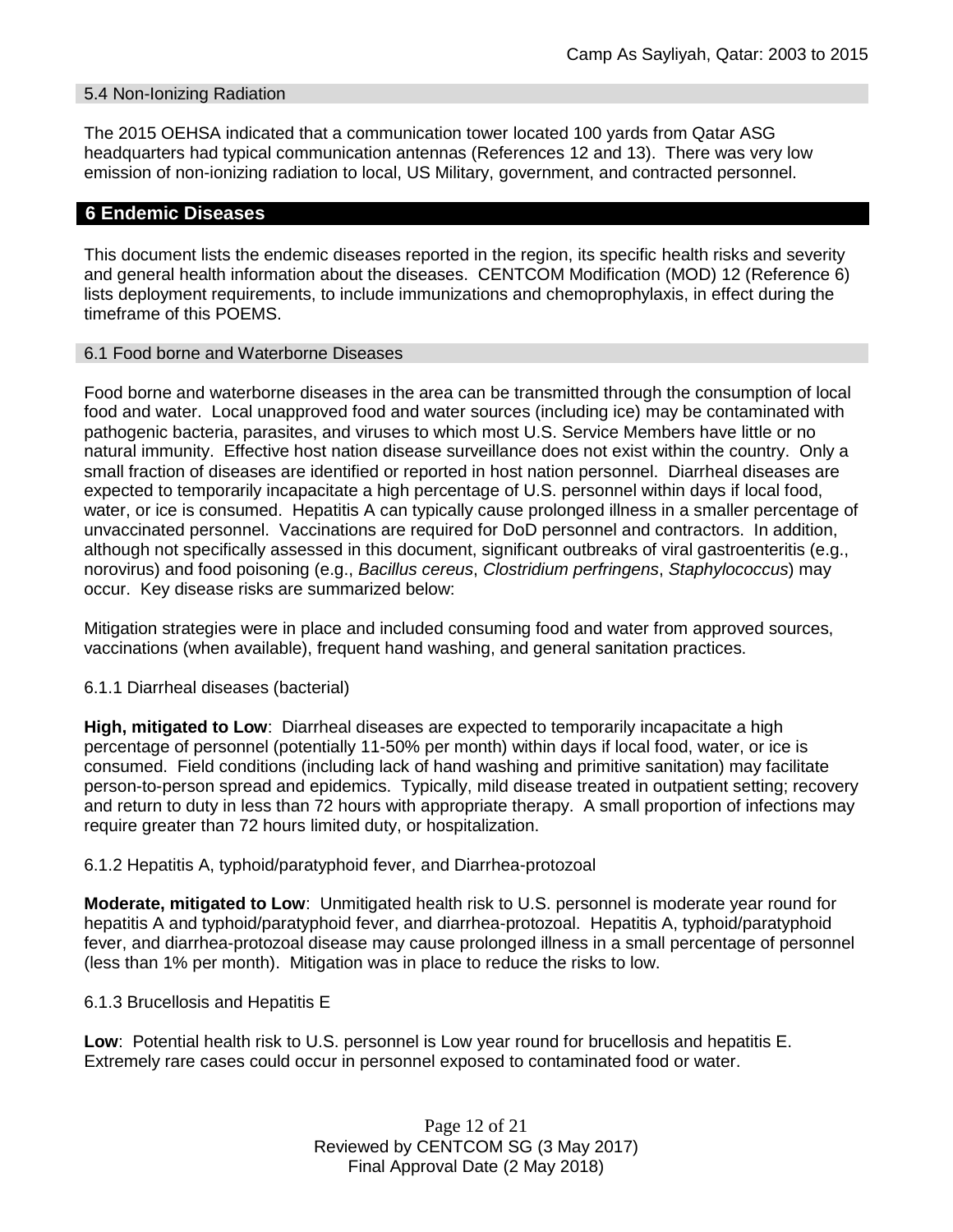# 6.1.4 Short-term Health Risks:

**Low**: The overall unmitigated short-term risk associated with food borne and waterborne diseases are considered High (bacterial diarrhea, hepatitis A, typhoid/paratyphoid fever) to Moderate (diarrheacholera, diarrhea-protozoal) to Low (brucellosis, hepatitis E) if local food or water is consumed. Preventive Medicine measures reduced the risk to Low. Confidence in the health risk estimate is high.

### 6.1.5 Long-term Health Risks:

### **None identified based on available data.**

#### 6.2 Arthropod Vector-Borne Diseases

During the warmer months, the climate and ecological habitat support populations of arthropod vectors, including mosquitoes, ticks, mites, and sandflies. Significant disease transmission is sustained countrywide, including urban areas. Mitigation strategies were in place and included proper wear of treated uniforms, application of repellent to exposed skin, and use of bed nets and chemoprophylaxis (when applicable). Additional methods included the use of pesticides, reduction of pest/breeding habitats, and engineering controls.

### 6.2.1 Crimean-Congo hemorrhagic fever

**Moderate, mitigated to Low**: Unmitigated risk is moderate, but reduced to low with mitigation measures. Crimean-Congo hemorrhagic fever occurs in rare cases (less than 0.1% per month attack rate in indigenous personnel) and is transmitted by tick bites or occupational contact with blood or secretions from infected animals. The disease typically requires intensive care with fatality rates from 5% to 50%.

### 6.2.2 Leishmaniasis

**Low**: The disease risk is low year round and peaks during the warmer months when sandflies are most prevalent. Leishmaniasis is transmitted by sand flies. A small number of cases (less than 1% per month attack rate) could occur among personnel exposed to sandfly bites in areas with infected people, rodents, dogs, or other reservoir animals. There are two forms of the disease; cutaneous (acute form) and visceral (a more latent form of the disease). The leishmaniasis parasites may survive for years in infected individuals and this infection may go unrecognized by physicians in the U.S. when infections become symptomatic years later. Cutaneous infection is unlikely to be debilitating, though lesions may be disfiguring. Visceral leishmaniasis disease can cause severe febrile illness, which typically requires hospitalization with convalescence over 7 days.

### 6.2.3 Sandfly fever

**Low**: Sandfly fever has a Low risk; it is assessed, as present, rare cases cannot be ruled out. The disease is transmitted by sandflies and occurs more commonly in children though adults are still at risk. Sandfly fever disease typically resulted in debilitating febrile illness requiring 1 to 7 days of supportive care followed by return to duty.

### 6.2.4 Typhus-murine (fleaborne)

**Low:** Potential health risk to U.S. personnel is Low year round. Typhus-murine is caused by Miteborne typhus is a significant cause of febrile illness in local populations with rural exposures in areas

> Page 13 of 21 Reviewed by CENTCOM SG (3 May 2017) Final Approval Date (2 May 2018)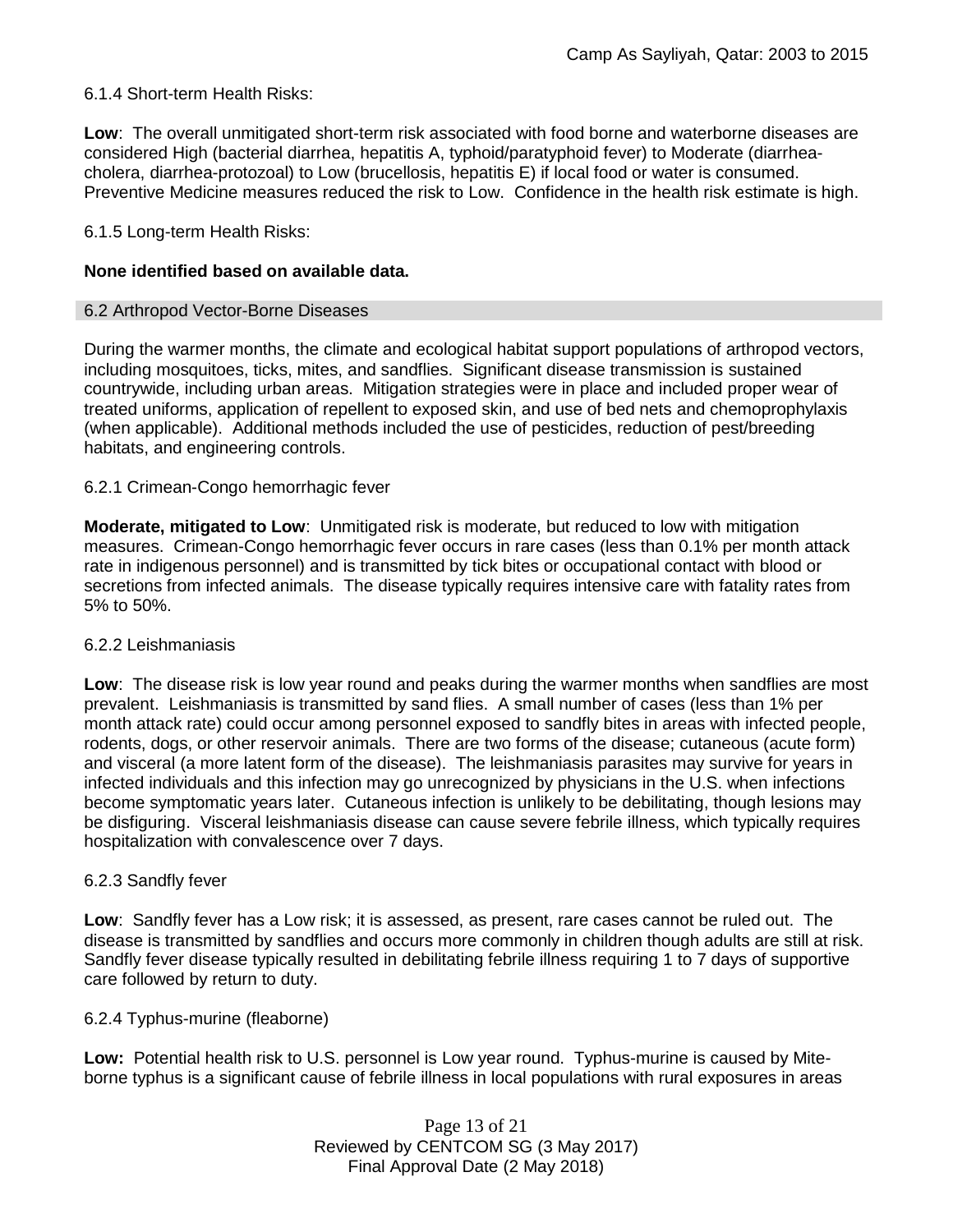where the disease is endemic. The disease typically resulted in debilitating febrile illness requiring 1 to 7 days of supportive care followed by return to duty.

### 6.2.5 Rickettsioses, tickborne (spotted fever group)

**Low**: Rickettsioses, tickborne (spotted fever group) is present. The disease is transmitted by multiple species of hard ticks. Most human cases are sporadic and outbreaks are rare and if they did occur, they may have been associated with increased tick contact. This disease is associated with a low risk estimate. The disease typically resulted in debilitating febrile illness requiring 1 to 7 days of supportive care followed by return to duty with appropriate treatment; more prolonged and severe infections may occur with rare fatalities.

### 6.2.6 West Nile fever

**Low**: West Nile fever is present. The disease is maintained by the bird population and transmitted to humans via mosquito vector. Typically, infections in young, healthy adults were asymptomatic although fever, headache, tiredness, body aches (occasionally with a skin rash on trunk of body), and swollen lymph glands can occurred. This disease is associated with a low risk estimate.

### 6.2.7 Short -term health risks:

**Low:** The unmitigated health risk estimate is Moderate for Crimean-Congo hemorrhagic fever; and Low for, leishmaniasis-cutaneous (acute), sandfly fever, typhus-murine (fleaborne), rickettsioses tickborne (spotted fever group) and West Nile fever. Health risk is reduced to low by proper wear of the uniform, application of repellent to exposed skin, and appropriate chemoprophylaxis. Confidence in health risk estimate was high.

### 6.2.8 Long-term health risks:

**Low:** The unmitigated risk is low for leishmaniasis-visceral (chronic). Risk is maintained Low by proper wear of the uniform and application of repellent to exposed skin. Confidence in the risk estimate is high.

### 6.3 Water Contact Diseases

Operations or activities that involve extensive water contact may result in personnel being temporarily debilitated with leptospirosis in some locations. Leptospirosis health risk typically increases during flooding. In addition, although not specifically assessed in this document, bodies of surface water are likely to be contaminated with human and animal waste. Activities such as wading or swimming may result in exposures to enteric diseases such as diarrhea and hepatitis via incidental ingestion of water. Prolonged water contact also may lead to the development of a variety of potentially debilitating skin conditions such as bacterial or fungal dermatitis. Mitigation strategies were in place and included avoiding water contact and recreational water activities, proper wear of uniform (especially footwear), and protective coverings for cuts/abraded skin.

### 6.3.1 Leptospirosis

**Moderate, mitigated to Low**: Human infections occur year round through exposure to water or soil contaminated by infected animals and is associated with wading, and swimming in contaminated, untreated open water. The occurrence of flooding after heavy rainfall facilitates the spread of the organism because as water saturates the environment *Leptospira* present in the soil passes directly into surface waters. *Leptospira* can enter the body through cut or abraded skin, mucous membranes,

> Page 14 of 21 Reviewed by CENTCOM SG (3 May 2017) Final Approval Date (2 May 2018)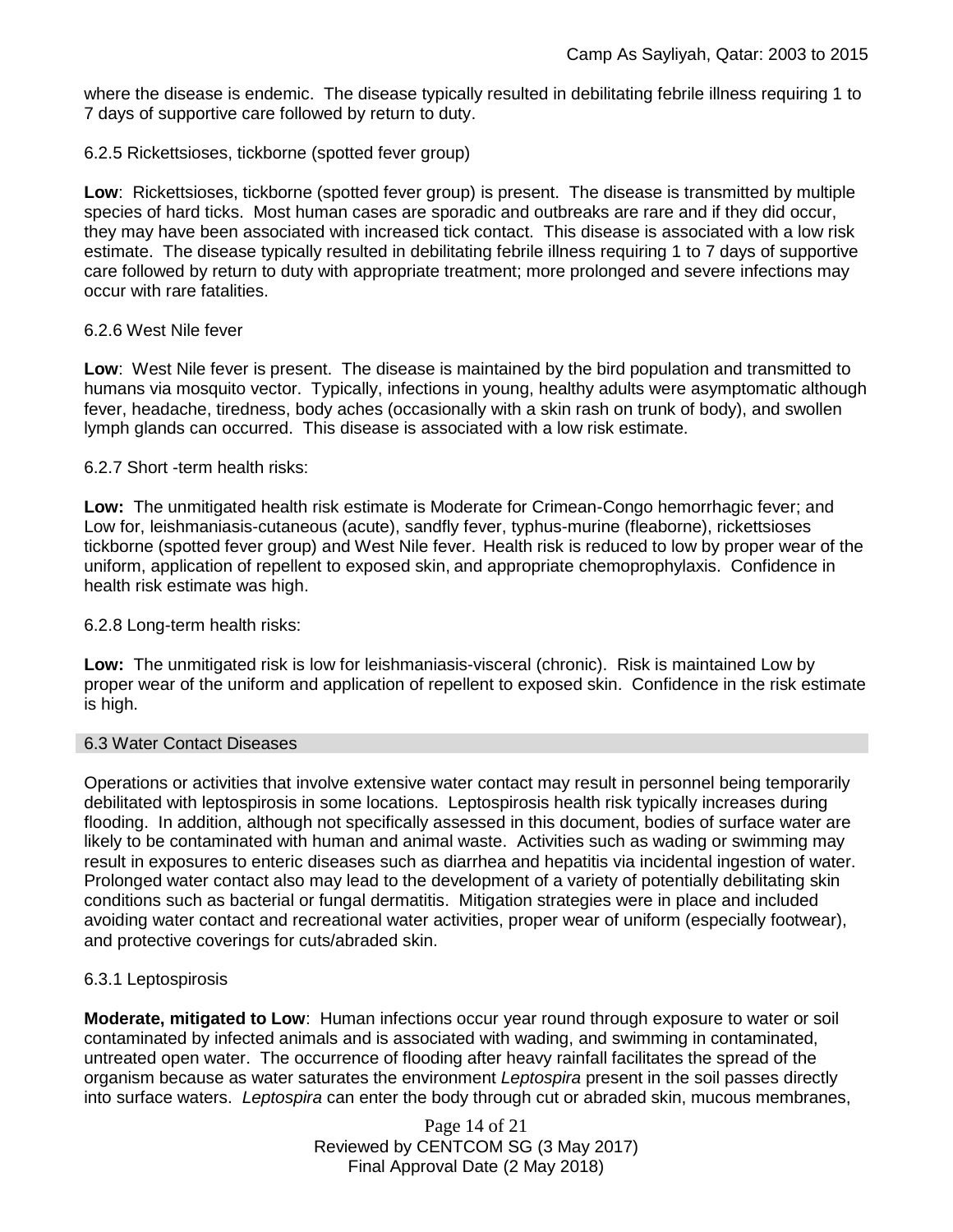and conjunctivae. Infection may also occur from ingestion of contaminated water. The acute, generalized illness associated with infection may mimic other tropical diseases (for example, dengue fever, malaria, and typhus), and common symptoms include fever, chills, myalgia, nausea, diarrhea, cough, and conjunctival suffusion. Manifestations of severe disease can include jaundice, renal failure, hemorrhage, pneumonitis, and hemodynamic collapse. Recreational activities involving extensive water contact may result in personnel being temporarily debilitated with leptospirosis. Incidence could result in debilitating febrile illness typically requiring 1 to 7 days of inpatient care, followed by return to duty; some cases may require prolonged convalescence. This disease is associated with a Moderate health risk estimate.

### 6.3.2 Short-term health risks:

**Low:** Unmitigated Health risk of leptospirosis is Moderate during warmer months. Mitigation measures reduce the risk to Low. Confidence in the health risk estimate is high.

6.3.3 Long-term health risks:

### **None identified based on available data.**

### 6.4 Respiratory Diseases

Although not specifically assessed in this document, deployed U.S. forces may be exposed to a wide variety of common respiratory infections in the local population. These include influenza, pertussis, viral upper respiratory infections, viral and bacterial pneumonia, and others. The U.S. military populations living in close-quarter conditions are at risk for substantial person-to-person spread of respiratory pathogens. Influenza is of particular concern because of its ability to debilitate large numbers of unvaccinated personnel for several days. Mitigation strategies were in place and included routine medical screenings, vaccination, enforcing minimum space allocation in housing units, implementing head-to-toe sleeping in crowded housing units, implementation of proper personal protective equipment (PPE) when necessary for healthcare providers and detention facility personnel.

### 6.4.1 Tuberculosis (TB)

**Moderate, mitigated to Low:** Potential health risk to U.S. personnel is Moderate, mitigated to Low, year round. Transmission typically requires close and prolonged contact with an active case of pulmonary or laryngeal TB, although it also can occur with contact that is more incidental. Individuals with prolonged indoor exposure to the local population are at increased risk for latent TB infection.

### 6.4.2 Meningococcal meningitis

**Low:** Meningococcal meningitis poses a Low risk and is transmitted from person to person through droplets of respiratory or throat secretions. Close and prolonged contact facilitates the spread of this disease. Meningococcal meningitis is potentially a very severe disease typically requiring intensive care; fatalities may occur in 5-15% of cases.

### 6.4.3 Short-term health risks:

**Low:** Moderate (TB) to Low (for meningococcal meningitis). Overall risk was reduced to Low with mitigation measures. Confidence in the health risk estimate is high.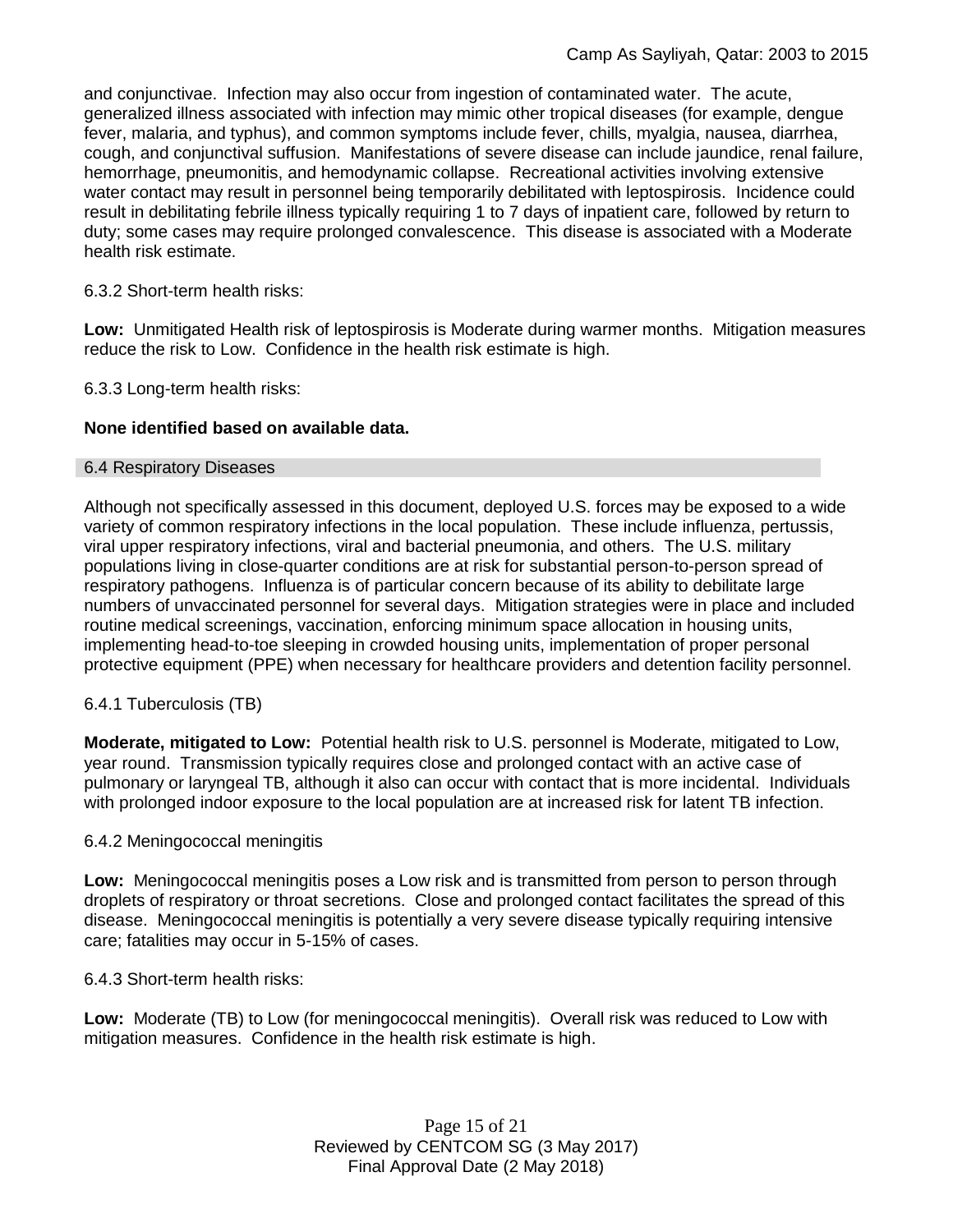### 6.4.4 Long-term health risks:

**None identified based on available data.** Tuberculosis is evaluated as part of the post deployment health assessment (PDHA). A TB skin test is required post-deployment if potentially exposed and is based upon individual service policies.

#### 6.5 Animal-Contact Diseases

### 6.5.1 Rabies

**Low:** Rabies posed a year-round low risk. Occurrence in local animals was well above U.S. levels due to the lack of organized control programs. Dogs, cats, and bats are the primary source of human exposure in Qatar. Rabies is transmitted by exposure to the virus-laden saliva of an infected animal, typically through bites, but could occur from scratches contaminated with the saliva. Although the vast majority (>99%) of persons who develop rabies disease will do so within a year after a risk exposure, there have been rare reports of individuals presenting with rabies disease up to six years or more after their last known risk exposure. Mitigation strategies included command emphasis of CENTCOM GO 1C, reduction of animal habitats, active pest management programs, and timely treatment of feral animal scratches/bites.

### 6.5.2 Q-Fever

**Moderate, mitigated to Low:** Potential health risk to U.S. personnel is Moderate, but mitigated to Low, year round. Rare cases are possible among personnel exposed to aerosols from infected animals, with clusters of cases possible in some situations. Significant outbreaks (affecting 1-50%) can occur in personnel with heavy exposure to barnyards or other areas where animals are kept. Unpasteurized milk may also transmit infection. The primary route of exposure is respiratory, with an infectious dose as low as a single organism. Incidence could result in debilitating febrile illness, sometimes presenting as pneumonia, typically requiring 1 to 7 days of inpatient care followed by return to duty. Mitigation measures included consuming approved food sources, proper food preparation, and cooking temperatures, avoidance of animals and farms, dust abatement when working in these areas and proper PPE for personnel working with animals.

6.5.3 Short-term health risks:

**Low:** The short-term unmitigated risk is Moderate for rabies, and Q-fever. Mitigation measures reduced the overall risk to Low.Confidence in risk estimate is high.

6.5.4 Long-term health risks:

**Low:** A Low long-term risk exists for rabies because, in rare cases, the incubation period for rabies can be several years.

# **7 Venomous Animal/Insect**

All information was taken directly from the Armed Forces Pest Management Board (Reference 8) and the Clinical Toxinology Resources web site from the University of Adelaide, Australia (Reference 9). The species listed below have home ranges that overlap the location of Camp As Sayliyah, and may present a health risk if they are encountered by personnel. See Section 9 for more information about pesticides and pest control measures.

> Page 16 of 21 Reviewed by CENTCOM SG (3 May 2017) Final Approval Date (2 May 2018)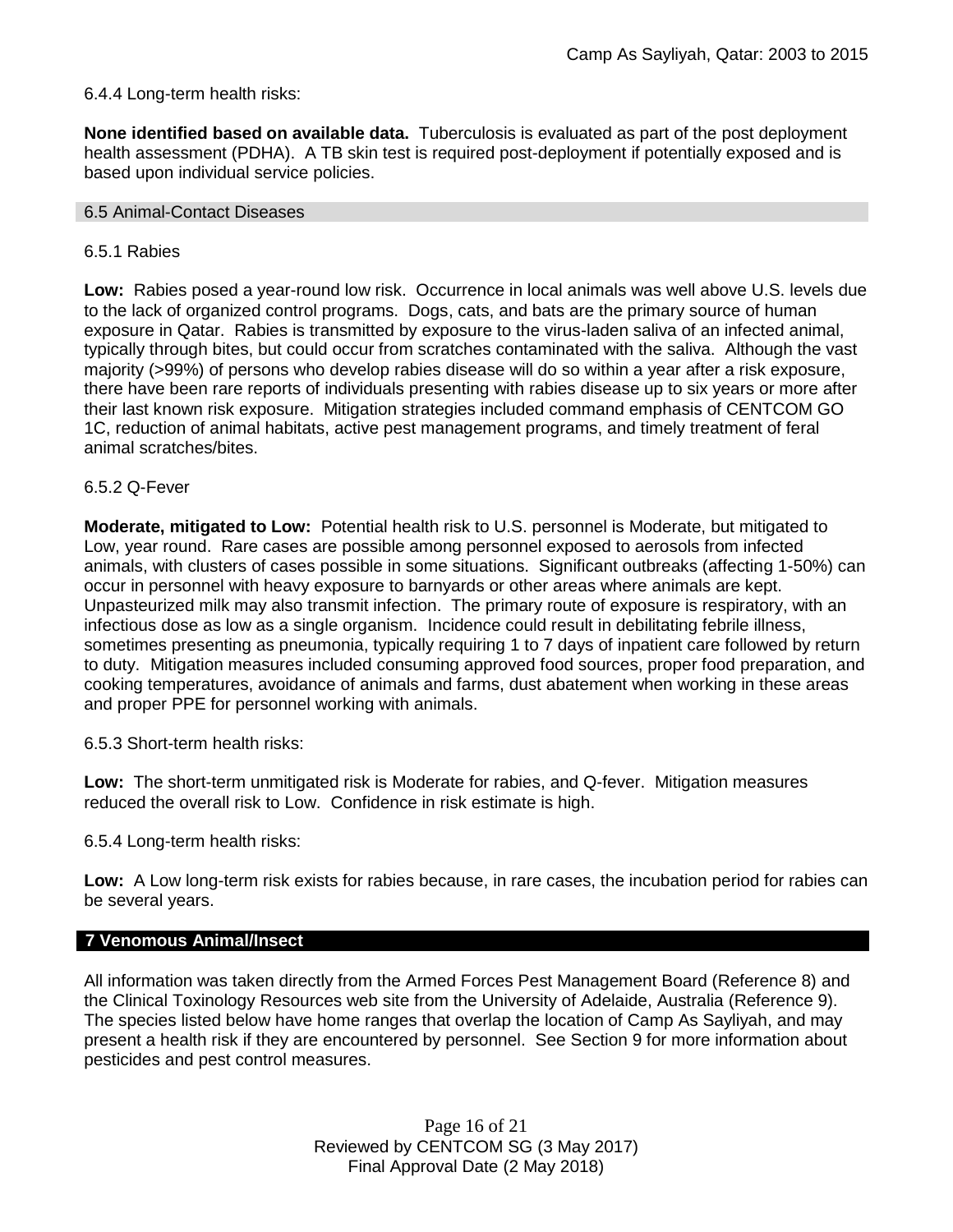# 7.1 Scorpions

 *Androctonus crassicauda (black scorpion)*:Severe envenoming possible and potentially lethal, however most stings cause only severe local pain.

 *Apistobuthus pterygocercus, Buthacus leptochelys*, *Buthacus yotvatensis*, *Compsobuthus arabicus*, *and Orthochirus scrobiculosus*: Clinical effects are unknown. There are a number of dangerous Buthid scorpions, but there are also some known to cause minimal effects only. Without clinical data, it is unclear where this species fits within that spectrum.

- *Scorpio maurus, Scorpio maurus palmatus*: Mild envenoming only, not likely to prove lethal.
- *Leiurur quinquestriatus*: Severe envenoming possible, potentially lethal.

# 7.2 Snakes

- *Cerastes gasperettii*: Potentially lethal envenoming, though unlikely.
- *Echis coloratus*: severe envenoming possible, potentially lethal
- *Echis sochureki*: *M*oderate to severe, potentially lethal envenoming.
- *Pseudocyclophis persicus*: Clinical effects vary, but unlikely to cause significant envenoming.

# 7.3 Short-term health risk:

**Low:** If encountered, effects of venom vary with species from mild localized swelling to potentially lethal effects. See effects of venom above. Mitigation strategies included avoiding contact, proper wear of uniform (especially footwear), and timely medical treatment. Confidence in the health risk estimate is low (Reference 4, Table 3-6).

# 7.4 Long-term health risk:

# **None identified.**

# **8 Heat/Cold Stress**

### 8.1 Heat/Cold

Qatar has a hot desert climate with hot and humid summers and mild winters. The warm season (May - September) monthly daily average maximum temperatures range from 101 degrees Fahrenheit (°F) to 107 °F with an average temperature of 99 °F. The cold season lasts from December to March with monthly daily average temperatures range from 55 degrees Fahrenheit (°F) to 75°F with an average temperature of 77 °F. The health risk of heat stress/injury based on temperatures alone is Low (< 78 °F) from December – March, Moderate (78-81.9°F) to high (82-87.9°F) in April, October and November, and extremely high (≥ 88°F) from May – September. However, work intensity and clothing/equipment worn pose greater health risk of heat stress/injury than environmental factors alone (Reference 10). Managing risk of hot weather operations included monitoring work/rest periods, proper hydration, and taking individual risk factors (e.g., acclimation, weight, and physical conditioning) into consideration. Risk of heat stress/injury was reduced with preventive measures. 8.1.1 Short-term health risk:

> Page 17 of 21 Reviewed by CENTCOM SG (3 May 2017) Final Approval Date (2 May 2018)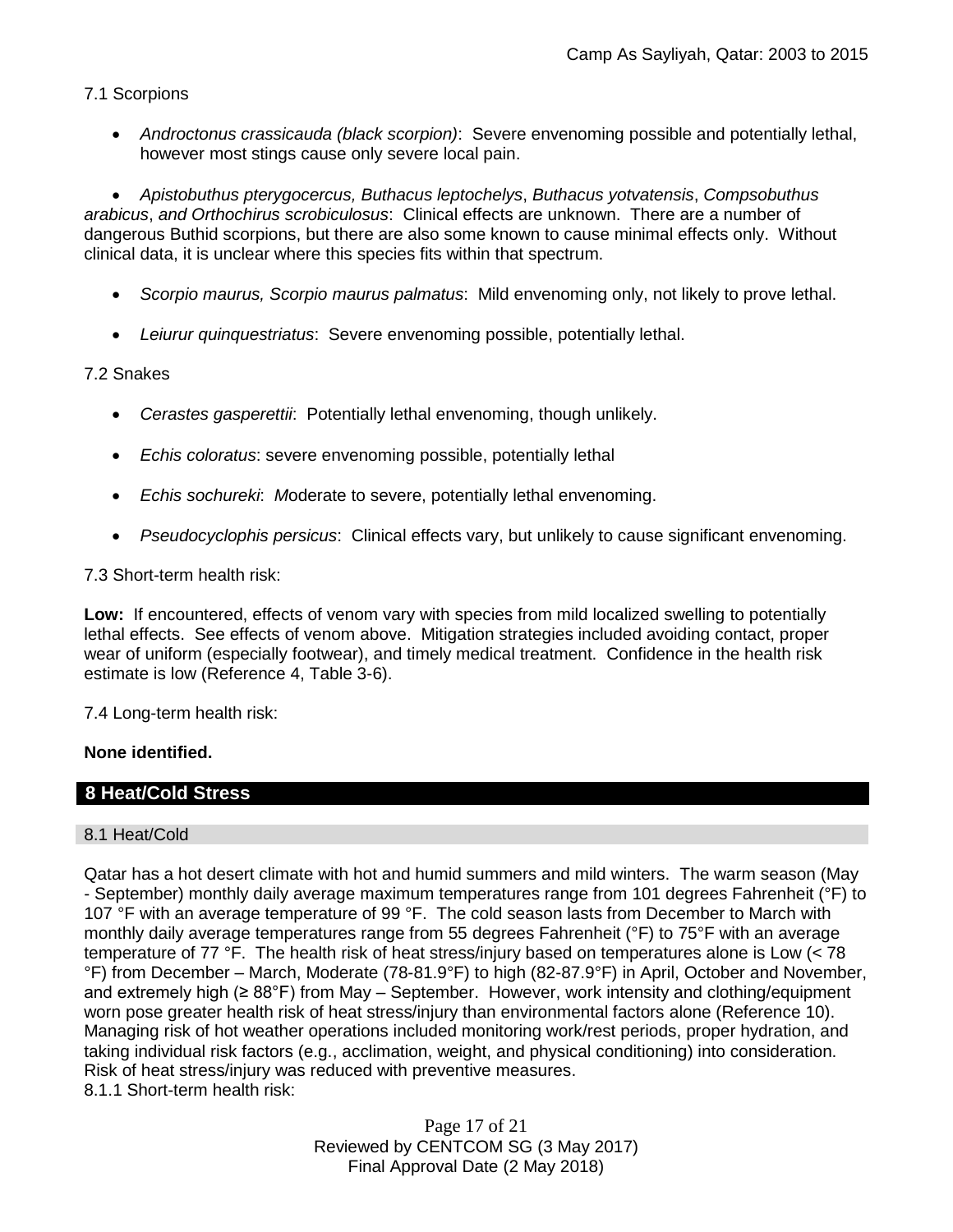**Low to High, mitigated to Low:** The risk of heat injury was reduced to low through preventive measures such as work/rest cycles, proper hydration and nutrition, and monitoring Wet Bulb Globe Temperature (WBGT). However, the risk may be greater of heat injury in unacclimatized or susceptible populations (older, previous history of heat injury, poor physical condition, underlying medical/health conditions), and those under operational constraints (equipment, PPE, vehicles). Confidence in the health risk estimate is low (Reference 4, Table 3-6). The health risk of cold injury is Low. Confidence in the health risk estimate is medium.

### 8.1.2 Long-term health risk:

**Low:** The long-term risk is Low. However, the risk may be greater for certain susceptible persons– those older (i.e., greater than 45 years), in lesser physical shape, or with underlying medical/health conditions. Long-term health implications from heat injuries may occur but are rare, especially from more serious injuries such as heat stroke. High heat in conjunction with various chemical exposures may possibly increase long-term health risks, though specific scientific evidence is not conclusive. The health risk of cold injury is Low. Confidence in these risk estimates is medium (Reference 4, Table 3-6).

# **9 Noise**

### 9.1 Continuous

The 2015 OEHSA documented that there were several generators at the site; no other information was available in the DOEHRS or MESL from 01January 2003 through 31 December 2015 timeframe.

9.1.1 Short-term health risks:

**Low:** The short-term risk of noise injury with appropriate hearing protection use is low. Few exposed personnel (if any) are expected to have noticeable health effects during mission. Confidence in risk assessment is low (Reference 4).

### 9.1.2 Long-term health risks:

**Low to moderate:** The long-term risk of noise injury with appropriate hearing protection use is low with few exposed personnel (if any) are expected to develop delayed onset, irreversible effects. If protective measures are not used, the risk is elevated to moderate and many exposed personnel are plausibly expected to develop delayed onset, irreversible effects. Confidence in risk assessment is low (Reference 4).

#### 9.2 Impulse

No specific hazard sources were documented in the DOEHRS or MESL from 01January 2003 through 31 December 2015 timeframe.

9.2.1 Short-term and Long-term health risks:

### **Not evaluated**.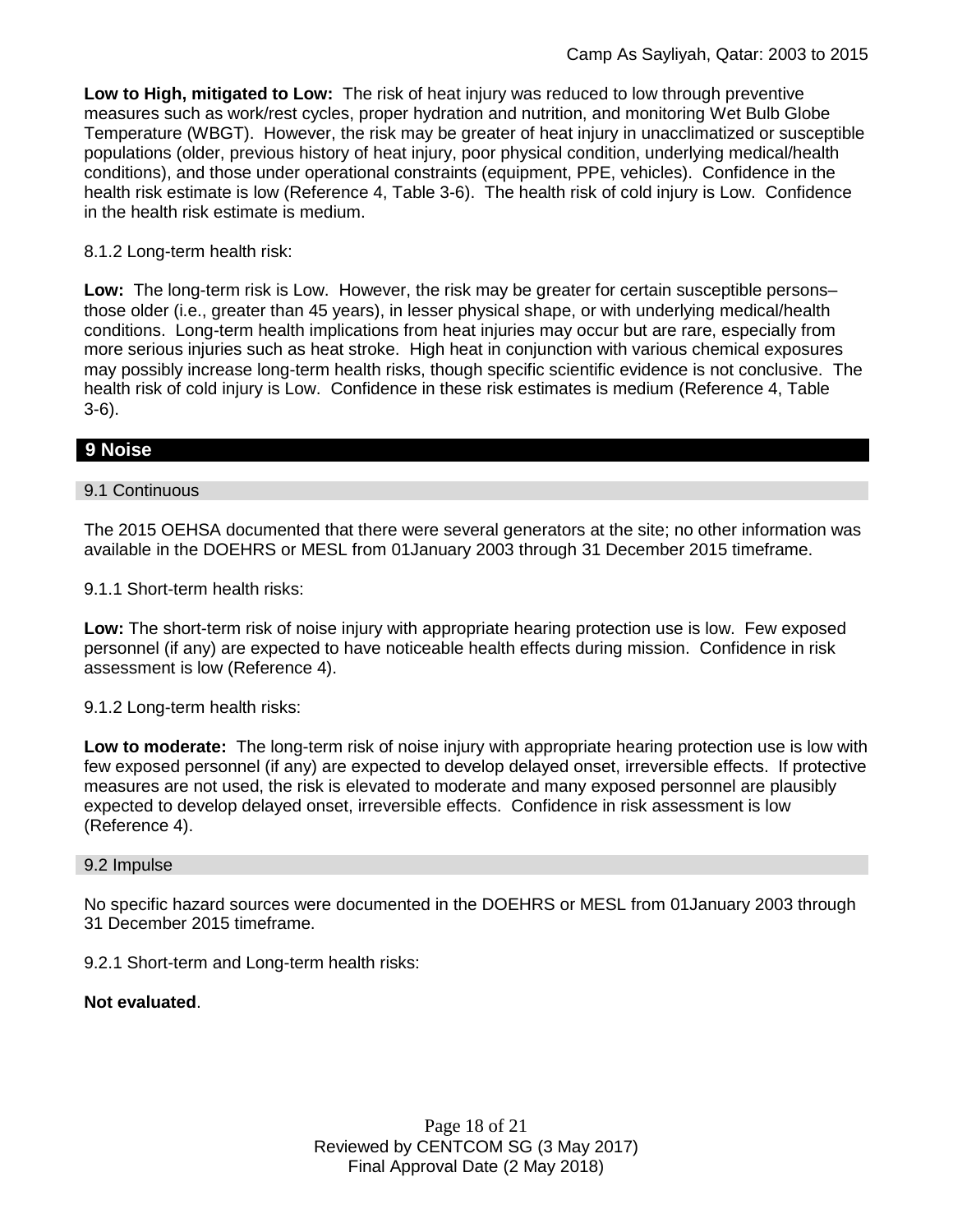# **10 Unique Incidents/Concerns**

#### 10.1 Potential environmental contamination sources

DoD personnel are exposed to various chemical, physical, ergonomic, and biological hazards in the course of performing their mission. These types of hazards depend on the mission of the unit and the operations and tasks, which the personnel are required to perform to complete their mission. The health risk associated with these hazards depends on a number of elements including what materials are used, how long the exposure last, what is done to the material, the environment where the task or operation is performed, and what controls are used. The hazards can include exposures to heavy metal particulates (e.g., lead, cadmium, manganese, chromium, and iron oxide), solvents, fuels, oils, and gases (e.g., carbon monoxide, carbon dioxide, oxides of nitrogen, and oxides of sulfur). Most of these exposures occur when performing maintenance task such as painting, grinding, welding, engine repair, or movement through contaminated areas. Exposures to these occupational hazards can occur through inhalation (air), skin contact, or ingestion; however, exposures through air are generally associated with the highest health risk.

### 10.2 Waste Sites/Waste Disposal

According to the 2015 OEHSA, all waste generated at CAS is labeled and documented by local standard operating procedures and prepared for proper transfer off post on a weekly basis. The waste that includes hazardous, residential, construction and regulated medical waste is collected and trucked off post for disposal by a local contracting company (Reference 12).

All wastewater is piped off site via Qatar municipal sewage according to the 2015 OEHSA report and there was no record of any wastewater spills (Reference 12).

#### 10.3 Fuel/petroleum products/industrial chemical spills

The 2015 OEHSA reported having six JP-8 (jet fuel) containers, six diesel fuel containers that stored 7926 gallons each and three gasoline containers with two that stored 7926 gallons and one that stored 800 gallons of gasoline. There was no record of any known spills and there is no indication of any underground storage containers for POLs (Reference 12).

#### 10.4 Pesticides/Pest Control:

The health risk of exposure to pesticide residues is considered within the framework of typical residential exposure scenarios, based on the types of equipment, techniques, and pesticide products that have been employed. Examples of equipment and techniques include enclosed bait stations for rodenticides, handheld equipment for spot treatments of insecticides and herbicides, and a number of ready-to-use (RTU) methods such as aerosol cans and baits. The control of rodents required the majority of pest management inputs, with the acutely toxic rodenticides staged as solid formulation lethal baits placed in tamper-resistant bait stations indoors and outdoors throughout cantonment areas. Nuisance insects, including biting and stinging insects such as bees, wasps, and ants, also required significant pest management inputs. Use of pesticides targeting against these pests generally involved selection of compounds with low mammalian toxicity and short-term residual using pinpoint rather than broadcast application techniques. No specific hazard sources were documented in DOEHRS or MESL data portal. Eight monthly pesticide application reports in the MESL data portal for Camp As Sayliyah (May 2013 to December 2013) list the usage of pesticides on the site. There were no other pesticide application reports from January 2003- December 2015. For each pesticide product applied during this period, the EPA approved label has been archived, providing a framework for how each pesticide was handled and applied (see below).

> Page 19 of 21 Reviewed by CENTCOM SG (3 May 2017) Final Approval Date (2 May 2018)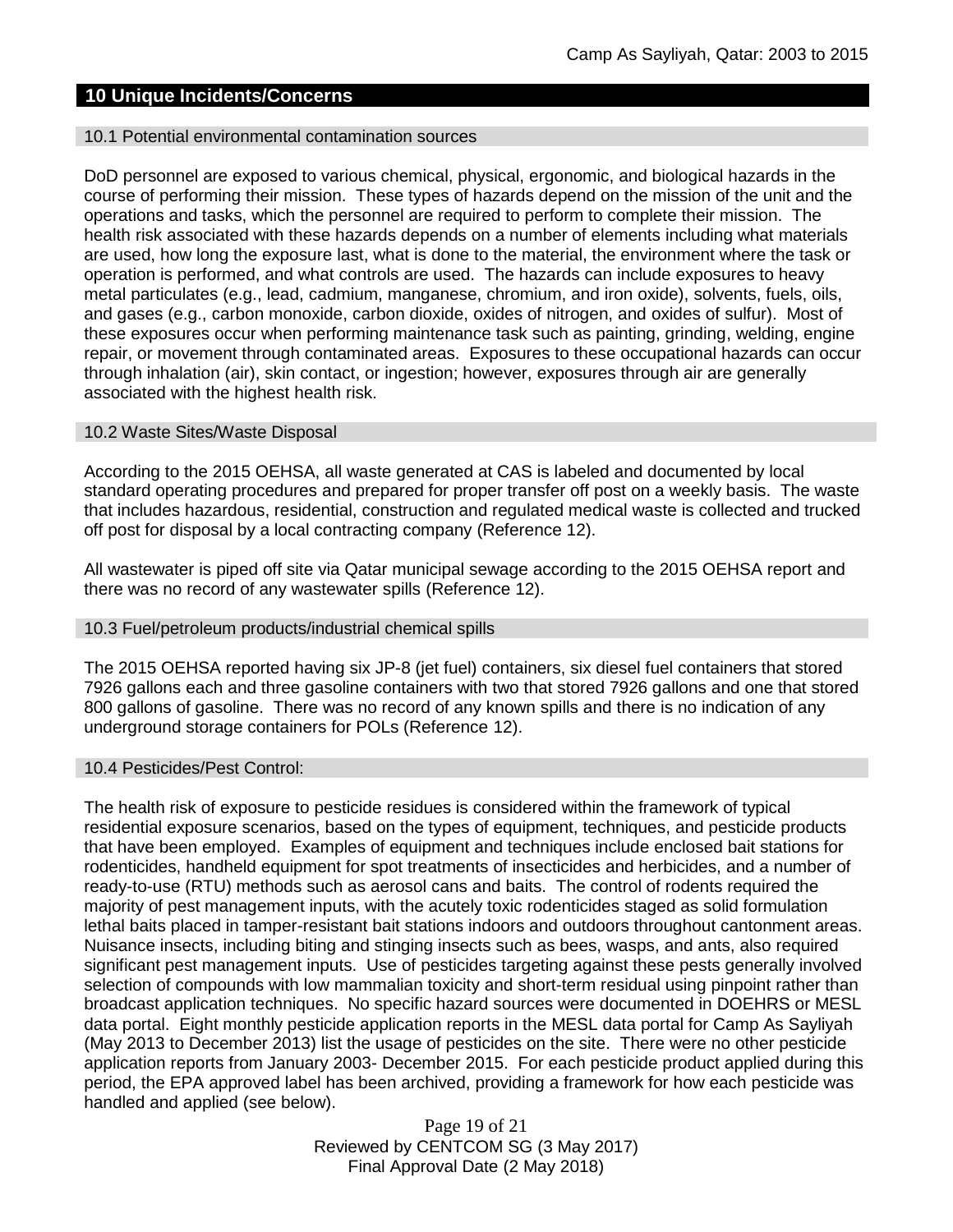10.4.1 Insecticides

Insecticides used to control ants, bees, bed bugs, termites and cockroaches include *Fipronil, Abamectin B1, β-Cyfluthrin, 1, 2-Propanediol, (S)-hydroprene, d-trans Allethrin, Phenothrin and delamethrin.*

10.4.2 Short-term and Long-term health risks

**Low:** Long-term health risk is Low. Confidence in the health risk assessment is low (Reference 4, Table 3-6).

10.5 Asbestos

There was no data available to evaluate.

10.6 Lead Based Paint

There was no data available to evaluate.

10.7 Burn Pit

**There were no burn pits used at Camp As Sayliyah during the timeframe (JAN 1 2003 - DEC 31 2015) of this assessment.** 

### **11 References<sup>1</sup>**

 $\overline{a}$ 

- 1. Defense Occupational and Environmental Health Readiness System (referred to as the DOEHRS-EH database) at https://doehrs-ih.csd.disa.mil/Doehrs/. Department of Defense (DoD) Instruction 6490.03, *Deployment Health*, 2006.
- 2. DoDI 6055.05, Occupational and Environmental Health, 2008.
- 3. Joint Staff Memorandum (MCM) 0017-12, Procedures for Deployment Health Surveillance, 2012.
- 4. USAPHC TG230, June 2013 Revision.
- 5. DoD MESL Data Portal: https://mesl.apgea.army.mil/mesl/.Some of the data and reports used may be classified or otherwise have some restricted distribution.

Page 20 of 21 Reviewed by CENTCOM SG (3 May 2017) Final Approval Date (2 May 2018)

 $1$  NOTE. The data are currently assessed using the 2013 TG230. The general method involves an initial review of the data, which eliminates all chemical substances not detected above 1-yr negligible MEGs. Those substances screened out are not considered acute or chronic health hazards so are not assessed further. For remaining substances, acute and chronic health effects are evaluated separately for air water (soil is only evaluated for long-term risk). This is performed by deriving separate short-term and long-term population exposure level and estimates (referred to as population exposure point concentrations (PEPC)) that are compared to MEGs derived for similar exposure durations. If less than or equal to negligible MEG the risk is Low. If levels are higher than negligible then there is a chemical-specific toxicity and exposure evaluation by appropriate SMEs, which includes comparison to any available marginal, critical, or catastrophic MEGs. For drinking water 15 L/day MEGs are used for the screening while site specific 5-15 L/day are used for more detailed assessment. For nondrinking water (such as that used for personal hygiene or cooking) the 'consumption rate' is limited to 2 L/day (similar to the EPA) which is derived by multiplying the 5 L/day MEG by a factor of 2.5. This value is used to assess non-drinking uses of water conservatively.